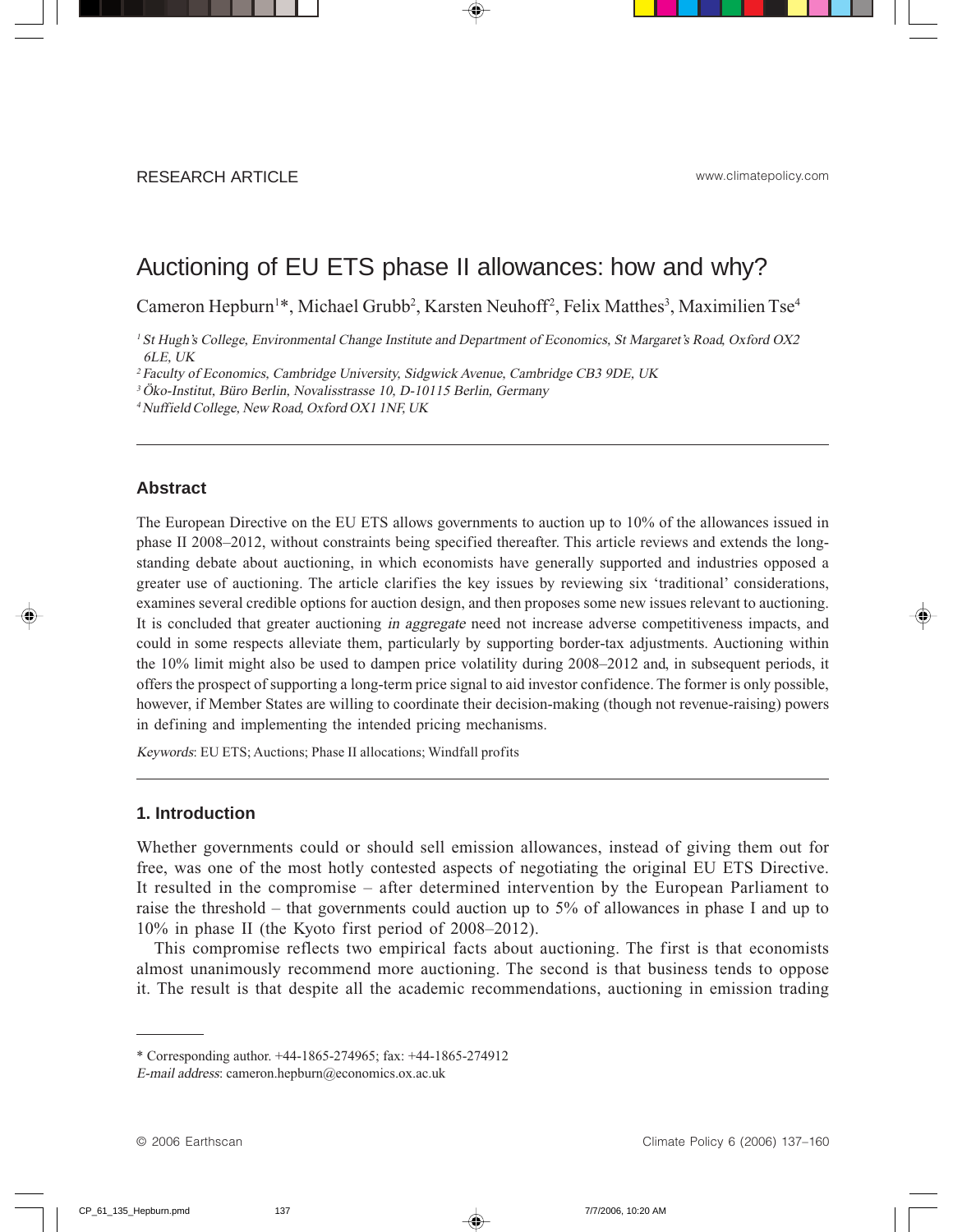# **Box 1. Auctioning in the EU ETS – key findings**

Auctioning in general:

- is likely to increase the macroeconomic efficiency of the EU ETS and offers scope to partially address its distributional impacts
- will have negligible competitiveness impacts
- reduces the distortions associated with free allocation and is correspondingly more compatible with EU State aid legislation
- will have a smaller impact on EU ETS prices than allocation cutbacks without auctioning
- will increase management attention and thus market efficiency

Auctioning may also provide a hedge against projection uncertainties, reduce price volatility, and increase investor stability. The recent EU ETS market collapse is a dramatic manifestation of uncertainty in emission projections. Reserving some allowances for periodic auctions:

- could assist transparency and liquidity
- offers a potential price cushioning mechanism (as in US transmission auctions), to create a more stable EU ETS market
- might facilitate ex-ante agreed target price ranges, thereby increasing predictability for investors

Auctioning poses no significant implementation difficulties:

- either ascending-bid or sealed-bid auctions could be used and based upon extensive experience, for example with securities auctions
- should be open to as wide a group of bidders as possible
- the concerns of small bidders can be addressed, for example through reserves guaranteed at the strike price

For the longer term (post-2012), auctioning could also:

- help protect industrial competitiveness by enabling WTO-compatible border-tax adjustments
- help provide a long-term carbon price signal by recycling revenue into carbon contracts

systems is the exception rather than the rule.<sup>1</sup> In phase I, only four out of 25 Member States used auctions at all, and in only one case were auctions fully employed to the 5% limit.<sup>2</sup> This contrasts sharply with, for example, the willingness of European governments to auction licences for the European 'third-generation' (3G) mobile telecommunications licences, where auctions raised enormous sums.<sup>3</sup> The difference in approach can largely be explained by three factors. First,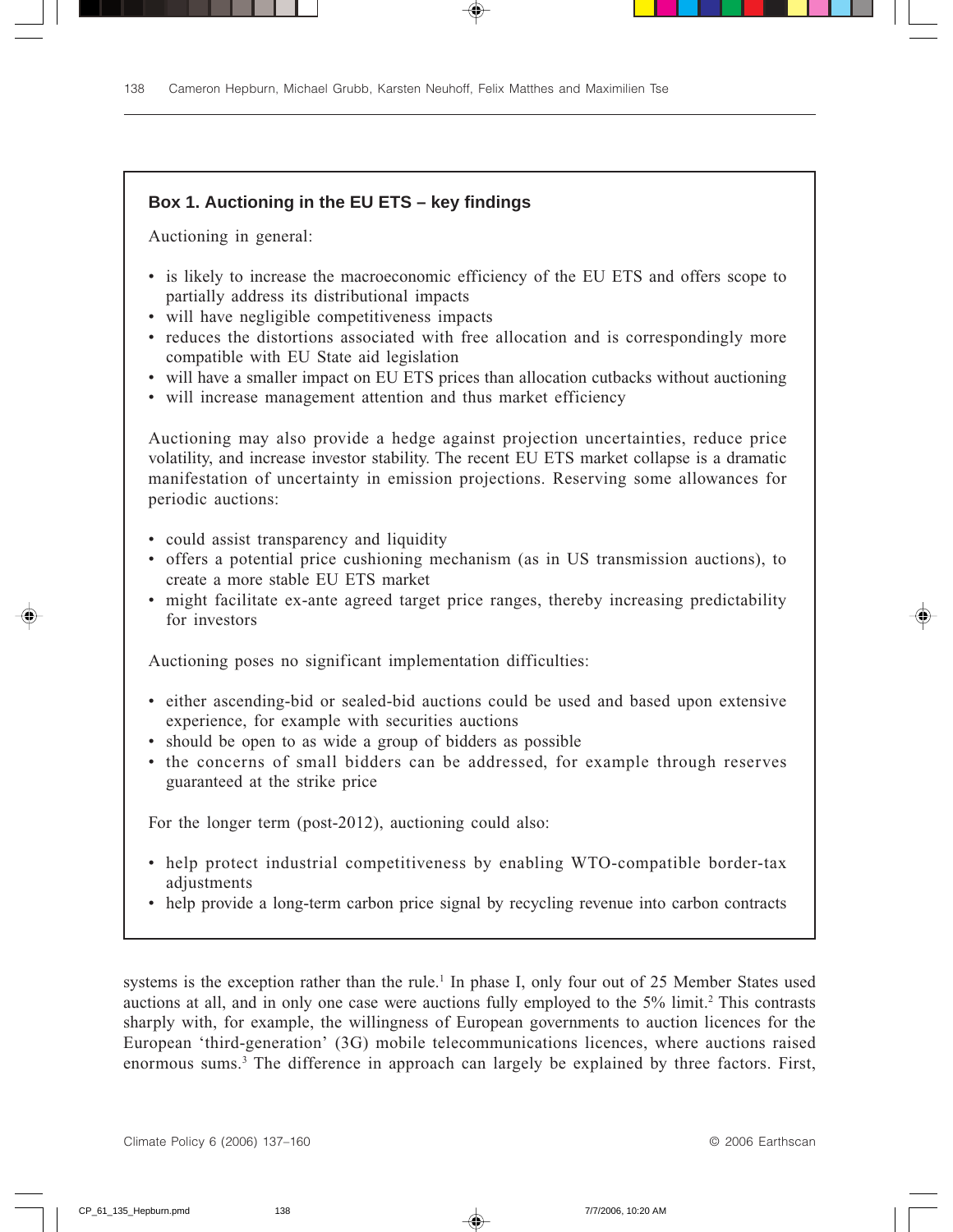emissions trading imposes costs on other sectors, producing strong lobbying by incumbents in these markets, whereas costs to other sectors by pricing the 3G spectrum were much smaller and less obvious. Second, emissions trading may affect national competitiveness in some export sectors. In contrast, competitiveness fears did not arise with the 3G auctions because international trade in spectrum licences (and downstream sectors) is obviously rather limited. Third, telecommunications is a fast-growing industry, where many powerful players were non-incumbents without the right to grandfathered allowances (Cramton and Kerr, 2002).

However, the political dynamics relevant to emissions allowance auctions may be changing. The great majority of participants in phase I (as measured by turnover or emissions) are making substantial profits from the system of free allocations, as economists had predicted. Additionally, there are now potential legal pressures arising from state aid considerations as a consequence of these profits (see Johnston, this issue). These considerations may increase the appeal of auctions. In this context, we re-examine the issues and arguments for and against auctioning, and also introduce some new considerations as follows: Section 2 reviews six 'traditional' arguments concerning EU allowance auctions; Section 3 considers how EU ETS auctions might be run, including an examination of the question of auction design; Section 4 examines some new issues, including whether auctions might reduce competitiveness exposure (through allowing border-tax adjustments); reduce price volatility, and support long-term price signalling.

# **2. The pros and cons of auctioning allowances**

#### 2.1. Economic efficiency, revenue recycling and the relationship with eco-taxation

Raising revenue from environmental policy is not a new idea. The classical recommendation is to tax activities with 'external' (such as environmental) costs, to make firms factor these costs into their decisions (Pigou, 1920). A secondary benefit of such eco-taxation, in addition to internalizing the environmental externality, is that the revenue raised can be 'recycled' to reduce other distortionary taxes on labour or capital in the economy.4

Despite the economic arguments for eco-taxation, implementation has been extremely patchy and highly contested.<sup>5</sup> The divergence between theory and practice has gradually led to a much deeper appreciation of the crucial importance of the political economy of instrument choice. Policy decisions are strongly influenced, for understandable reasons, by the creation and allocation of economic rents. Environmental taxes have struggled to win political acceptance because they attempt to combine two difficult feats: transferring the rents created by environmental constraints to the public purse, and providing incentives to change behaviour at the margins.<sup>6</sup> Attempting either feat alone, particularly the former, can generate strong opposition from powerful interest groups.

In addition to the political economy challenges, policies internalizing the carbon price (including taxes, and trading schemes whether the permits are grandfathered or auctioned) may have unwanted interactions with other taxes.<sup>7</sup> For instance, imposing a carbon price by a tax or trading scheme raises the price of energy and derived products, which (other things being equal) reduces real wages and therefore labour supply. Some considerations and studies suggest that this indirect 'tax-interaction' effect more than offsets the efficiency gains from revenue recycling, although the net effects remain disputed and context-dependent.8

But any policy that internalizes the carbon price without raising revenue (such as emissions trading with free allocation) suffers these tax-interaction effects without the benefit of the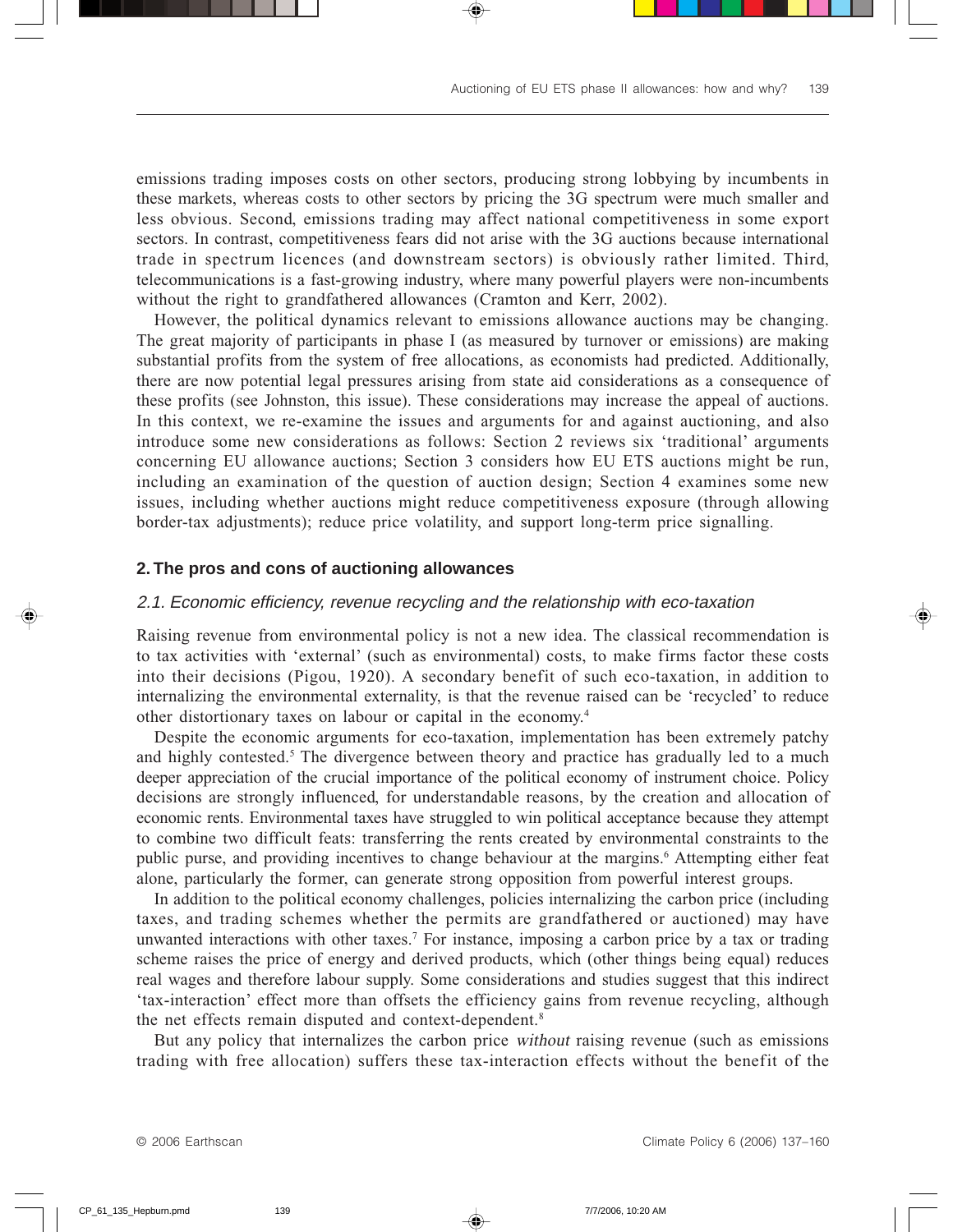revenue-recycling effect (discussed above).<sup>9</sup> Because auctioning allowances does benefit from the revenue-recycling effect, it is almost certainly more efficient than free allocation, within the constraints of competitiveness effects. Thus, in practice, given that there is an emissions trading system in place, it is obvious that auctioning has the potential to improve the macroeconomic efficiency of the system.

Of course, efficiency considerations are merely the beginning, and we now examine five other considerations relevant to auctions, namely: the distribution of the economic rents created by  $CO<sub>2</sub>$  limits in the economy; competitiveness effects of auctioning compared to grandfathering; legal considerations; dynamic incentives; and transaction costs.

### 2.2. Rent distribution and equity considerations

Limiting  $CO_2$  emissions puts a price on carbon and thereby increases production costs. Firms will pass a proportion of this marginal cost increase through to consumers. The proportion passed through depends upon the market structure.10 When allowances are freely allocated to firms, some participating sectors will inevitably make profits.<sup>11</sup>

It is now beyond doubt that the electricity sector generally profits from free allowances under the EU ETS, unless it is subject to direct price regulation or a regulatory threat in concentrated markets, because generators pass costs on to electricity consumers, including non-ETS sectors and domestic consumers. Whether other participating sectors may similarly profit depends upon two main factors: whether they receive enough allowances to cover any increase in their cost base; and the constraints on cost pass-through placed by international competition.<sup>12</sup> In practice, of course, these factors vary considerably between sectors, and indeed, companies and facilities within sectors. Non-participating sectors with high electricity consumption (such as aluminium) will face substantially higher costs due to higher electricity prices, and yet are not compensated through the receipt of free allowances.

Not only does the ETS have significant distributional consequences between the various sectors (participating or not), it is also clear that most of the economic rents from the current arrangements ultimately accrue to shareholders of the profiting firms, who tend to be wealthier than the general population. As such, in aggregate the current arrangements transfer resources from the poor to the rich.13

One of the widest economic misconceptions about auctioning is that it would simply add costs which would be passed through to 'downstream' companies and consumers.<sup>14</sup> Yet if firms maximize profits, then even with free allocation they pass on the opportunity costs of allowances to downstream prices. Changing from free allocation to auctioning will have little impact on product prices.15 However, because auctioning raises revenue that may be reallocated, it has, prima facie, the potential to correct distributional impacts.

If auction revenues are employed to reduce general taxes, the distributional impacts will depend upon the nature of these other tax changes: for example, a reduction in income tax would tend to shift revenue from the electricity consumer to the taxpayer, and if focused on the base rate might be somewhat progressive. Alternatively, direct dedication of the auction revenue to domestic consumers would give consumers an income stream that increases with higher  $CO<sub>2</sub>$  prices, thereby compensating for product (especially electricity) price increases. This might also increase public interest in and support for the ETS. Few generalizations are meaningful at this level, however, since each country will have different political preferences and considerations in the context of wider tax and consumer debates.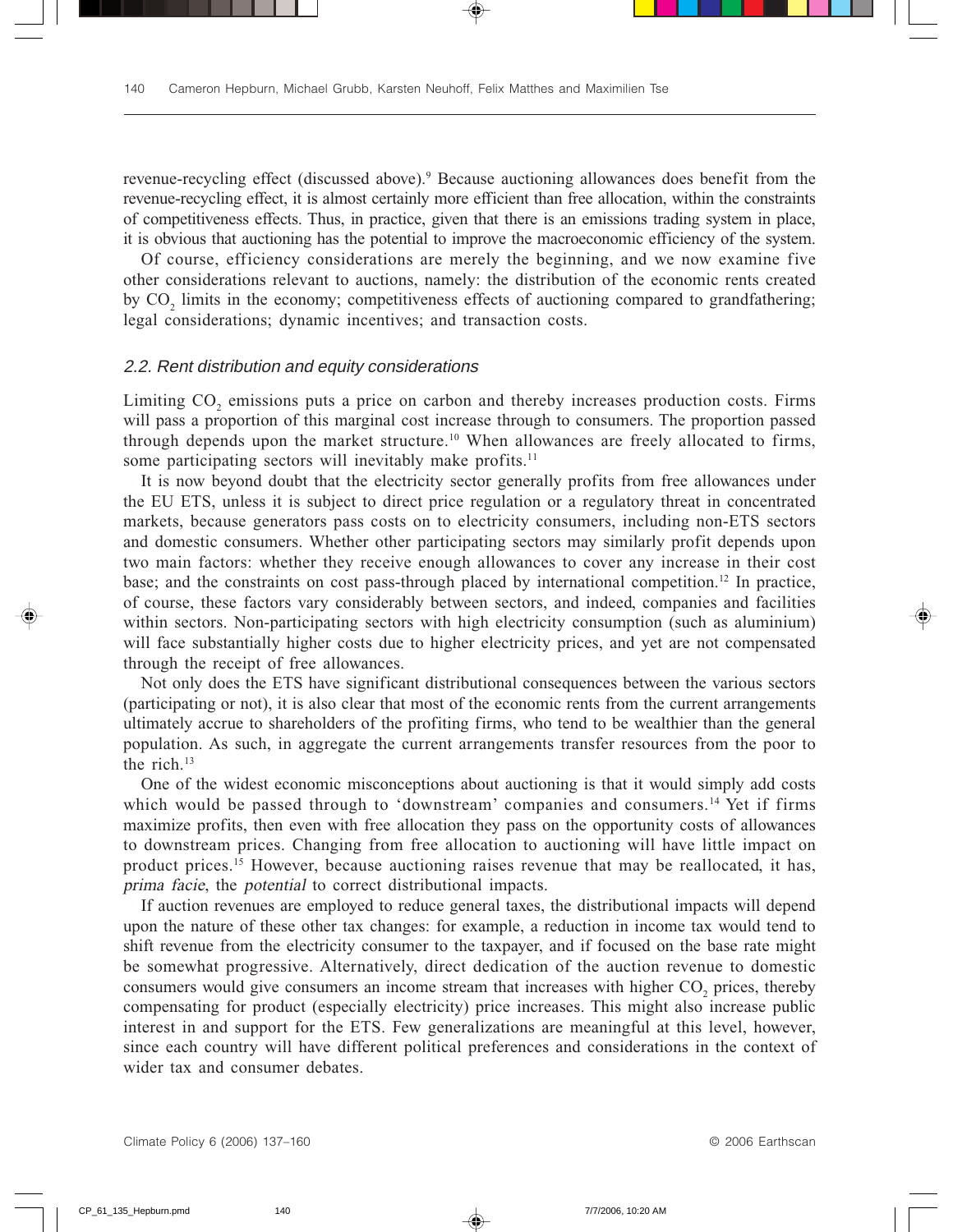If revenues are earmarked within the business sector, distributional impacts will similarly hinge upon how these revenues are targeted. One example of national earmarking is the UK Carbon Trust, which receives revenues from the UK Climate Change Levy that is then used to support investment by UK companies in improving energy efficiency, and in the process of commercializing new and emerging low-carbon technologies. The aim is both to reduce energy costs for British companies and enhance their longer-term competitiveness by accelerating the use of advanced technology. In general, the use of  $CO_2$  auction revenues to support R&D, demonstration projects, regional development bodies, and possibly also supporting infrastructure, is likely to be viable under State aid rules.

However, the use of auction revenues to mitigate the impact on downstream sectors (such as aluminium) on a larger scale is likely to be somewhat limited by State aid considerations (see below). Nevertheless, by introducing an additional degree of freedom, auctioning some fraction of allowances creates the potential for a more equitable distribution of the economic rents associated with emissions trading.

### 2.3. Competitiveness effects

Just as it is widely (but usually wrongly) assumed that auctions lead to increased costs on downstream consumers, it is also widely assumed that free allocation helps to reduce potential adverse impacts of the EU ETS on the competitiveness of European industry relative to countries without  $CO<sub>2</sub>$  controls.

However, many participating sectors, such as the electricity sector, are not directly exposed to foreign competition, so competitiveness concerns are not directly relevant. Exceptions may apply to closure and investment decisions, which are affected by the allocation of free allowances – as illustrated at the example of the power sector in Neuhoff et al. (this issue). Furthermore, although downstream industries are affected by increased electricity prices, it should be remembered that the electricity price increases they face should not differ much under grandfathering or auctioning.

Competitiveness concerns arise mainly in the sectors which (i) face significant cost increases, and (ii) are most exposed to competition from outside of the ETS. This includes industries such as cement, steel, non-ferrous metals and some chemical products. Although the shift from grandfathering to auctioning does not normally have much impact on costs at the margin,<sup>16</sup> it does affect the gross revenues of companies. Free allocation is essentially a one-off subsidy that helps companies maintain a good balance sheet in the face of higher operating costs. Auctioning reduces the scale of that subsidy. Alternatively, for companies which are not focused on nearterm profit maximization, free allocation provides a subsidy to fund the protection of market share by under-pricing (e.g. limit pricing, see Smale et al., this issue), and auctioning reduces that capacity. As such, the general conclusion is that free allocation can act as a temporary subsidy to support firm balance sheets, but the choice between this and auctioning does not fundamentally change competitiveness in the longer term.

### 2.4. Legal considerations

As grandfathering and auctioning are mechanisms which allocate valuable assets, legal considerations are relevant. State aid considerations may place limits on the scope of free allocation. On the other hand, legal arguments might be proposed to support the view that firms have the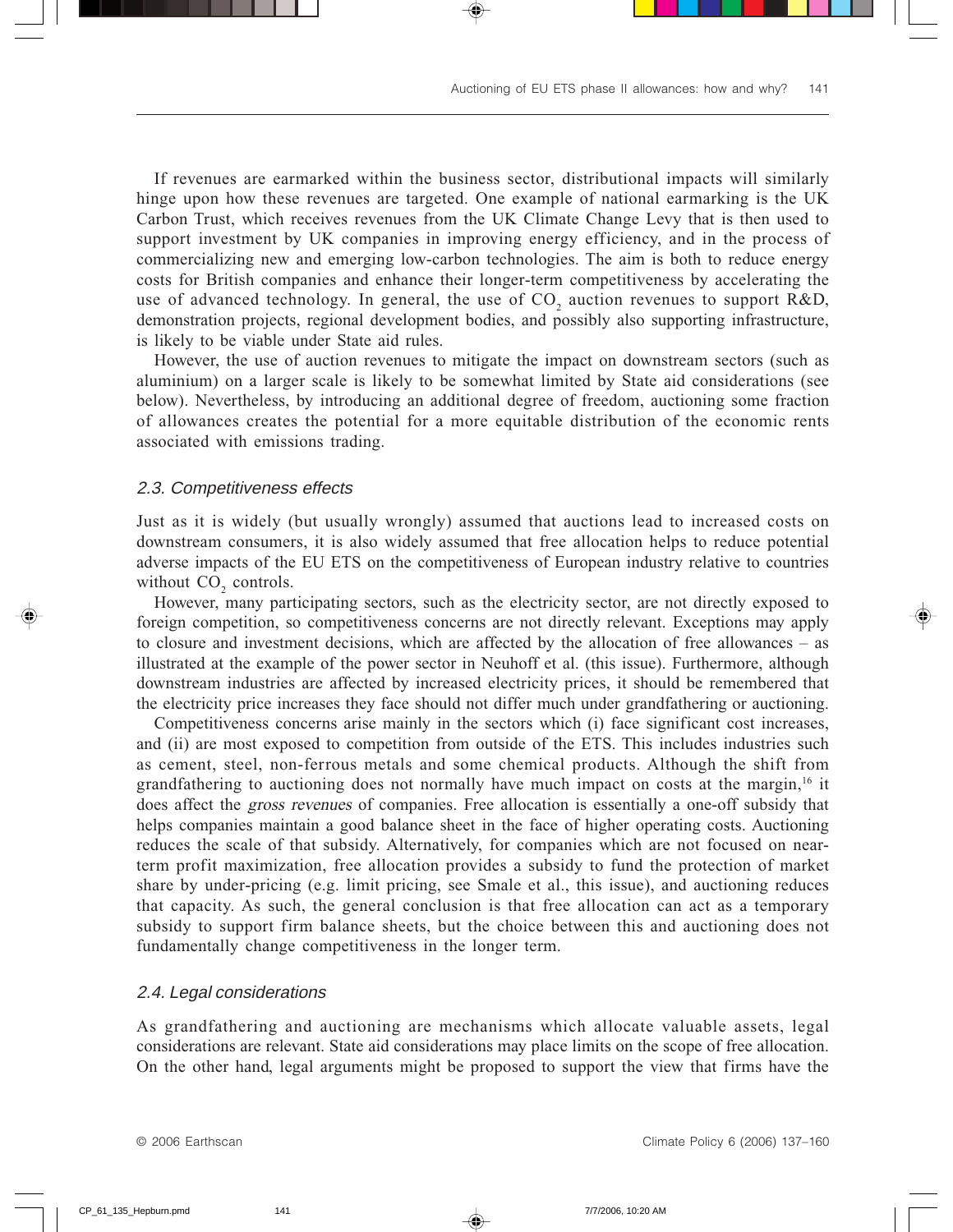'right to emit', which cannot be taken from them, or that auctioning would adversely affect decisions that were made in reliance upon previous regulatory structures remaining in place.

The view that firms have a right to compensation for the establishment of, or changes to, the EU ETS, can be dispensed with rather quickly. It is clear that legislative bodies have the authority to change regulatory frameworks, particularly when regulated activities are harming others; indeed, there was never a 'right to emit' but only the freedom to do so until regulation provided otherwise. The argument that investors should be compensated for decisions made prior to the EU ETS (such as building a coal power station in 2000), relying upon the assumption that no new regulation would enter into force, is only marginally more persuasive – it is well established that if government has a good public-interest reason, it can restrain the use of an asset and there is no legal obligation to compensate as long as only the use is constrained but no expropriation performed.

Even if firms have no right to compensation, governments may wish to compensate adversely affected industry to enhance the credibility of their claims of investment certainty, and to continue to attract private-sector investment. However, without a specific justification, payments to industry may, prima facie, constitute State aid. A justification might be provided by analogy to the 'stranded cost regime' formulated and applied by the Commission under the 1996 Electricity Directive, which allowed for such compensation in the electricity sector. Similar arguments might be applied to other sectors.

If governments want to compensate investors for adjustment to regulation/legislation, this would motivate some free allocation of allowances during a transitory period to compensate investors who made investment decisions before there was any reasonable expectation of carbon controls. Different views exist about when this was. Most of those involved in the international process would argue it to have been 1990<sup>17</sup> or a couple of years thereafter.<sup>18</sup> Later relevant landmarks include the adoption of the Kyoto Protocol in 1997, the EU's Green Paper on emissions trading in 2000, and the EU's ratification of the Protocol and adoption of the ETS Directive in 2002. Whatever year is considered applicable, however, as time passes fewer and fewer investments will be able to make the claim that costs were sunk before a reasonable expectation of carbon controls.

Far from having a right to compensation, the balance of legal arguments seem heavily (and increasingly) weighted to the view that any such compensation is prohibited under State aid rules. Indeed, European competition law may create pressures to reduce the free allocations to industrial emitters so that they are proportionate with the (otherwise) forgone profits from prior to the introduction of ETS (Johnston, this issue).

Finally, requiring firms to pay for the right to pollute is consistent with the *polluter pays* principle, which starts from the premise that the right to a clean environment is owned by the public: from this basis, if firms wish to pollute the environment, they must purchase the right to do so from the public, rather than being given it for free.

The clear conclusion is, therefore, that legal principles are a very shaky basis from which to argue against auctioning. On the contrary, legal considerations suggest that auctions may be favoured over free allocations.

### 2.5. Reducing distortions and perverse dynamic incentives

An additional problem with free allocation is that it can lead to rather perverse dynamic incentives. For instance, if future allowances are allocated as a function of present emission levels, firms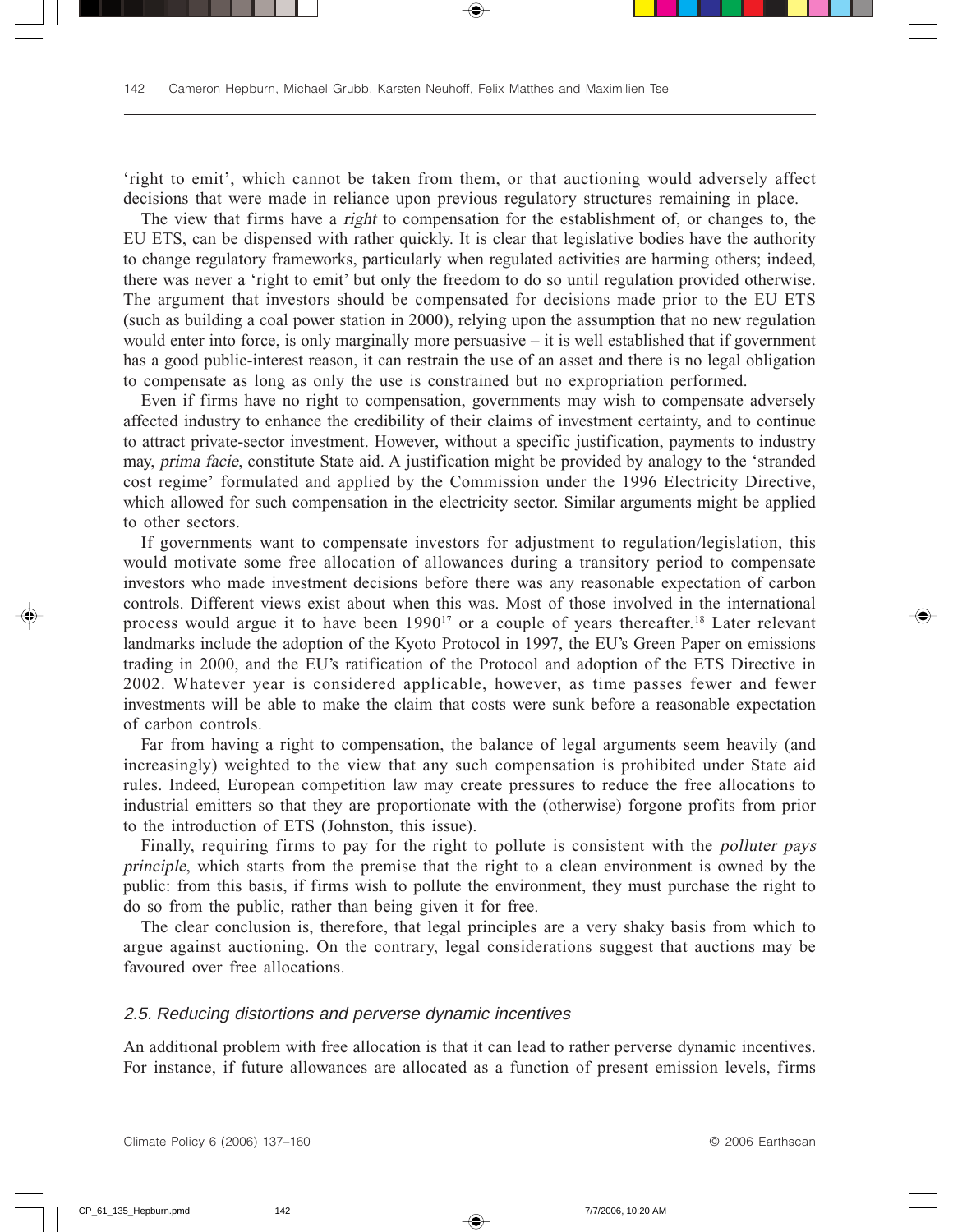have an incentive to emit more now in order to extract a larger allocation in the future.<sup>19</sup> Similarly, if free allocation to existing installations is relatively generous, while allocations to new installations are more restrictive (as it is in many Member States) incentives are created for plant lifetimeextension rather than plant modernization or replacement.<sup>20</sup> These perverse incentives are eliminated by certain allocation mechanisms (e.g. benchmarking or once-and-for-all grandfathering), and such problems do not arise if allowances are auctioned.

This phenomenon is examined in two other articles in this Special Issue. In the electricity sector, Neuhoff et al. (this issue) demonstrate that the sheer value of free allocations in a sequentially negotiated trading system makes it hard to avoid some distortionary effects. Demailly and Quirion (this issue) also confirm that if allowances are allocated as a function of production whether contemporaneously (as in 'output-based' allocation) or in the future (as with updating), output choices are correspondingly distorted. Auctioning would obviously reduce or eliminate these effects.

### 2.6. Transaction costs of allocation processes

The final 'traditional' area of dispute concerns administrative costs. The phase I national allocation plans (NAPs) involved negotiation over allowances with a total asset value of almost  $\epsilon$ 50 billion per year (assuming an average price of  $\in 20/tCO<sub>2</sub>$ ). Political decisions on how to allocate these assets between sectors and individual installations naturally creates intensive lobby activity by all participants in order to obtain the maximum possible share of the rents.<sup>21</sup> The time and energy devoted by companies, governments, and indeed consultancy and research sectors, to this enormous rent allocation process represents huge transactional costs.<sup>22</sup>

Estimates of transactional costs must account for the fact that the allocation process imposes significant risks upon both firms and government. Many firms fear being 'caught short', and these fears may be amplified by their lack of experience and confidence in trading on the secondary market and concerns about the future availability of permits. The government (and the public at large) run the risk that the allocation process will end up being unfair on some sectors, and overly generous to others. The government's response to this risk is to devote considerable resources to the process of 'allocation assessment'. Furthermore, transactional costs involved in free allocation are likely to increase in the future, as more complex allocation schemes (e.g. benchmarking) are employed to reduce other unwanted consequences.

In principle, auctioning more of the allowances reduces the volume of free assets open to lobbying, and therefore reduces the 'rent scrap' of these allocation negotiations. It would also help both firms and government manage their real and perceived risks – firms are less likely to be 'caught short' when they can buy permits at the next auction, and governments could redeploy their resources now spent on 'allocation assessment'. Of course, auctioning also involves administrative and other transaction costs. Thus, whether auctioning increases the overall implementation efficiency of the EU ETS may depend upon the design of the auctions, which we consider shortly.

### 2.7. Summary of the traditional arguments

Table 1 presents a summary of the arguments considered in this section. In addition to the reasons favouring some auctioning compared to 100% free allocation, it is notable that some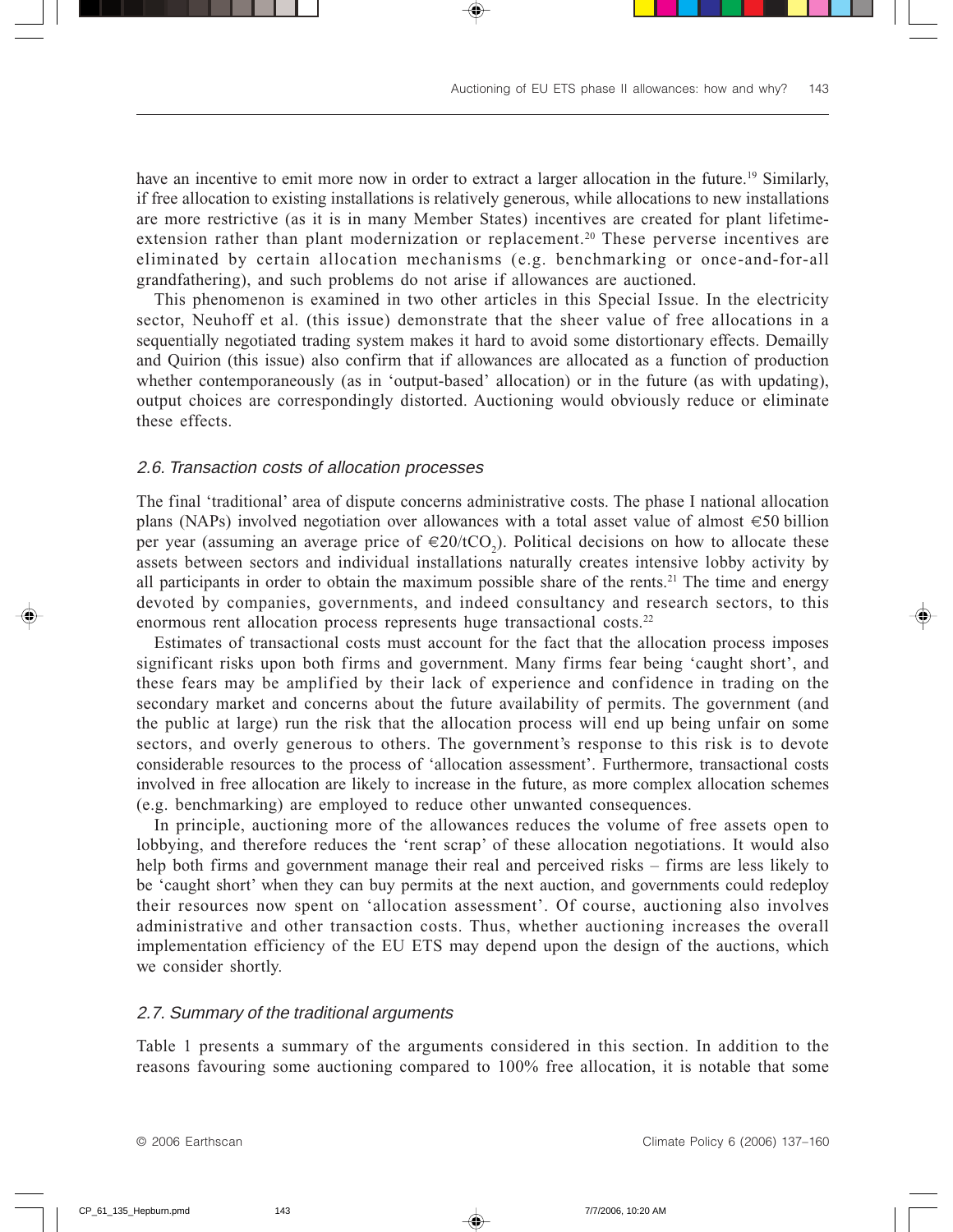| Table 1. Summary of issues |                                                 |
|----------------------------|-------------------------------------------------|
| Issue                      | Favours                                         |
| Static efficiency          | Auctions                                        |
| Distribution of rents      | Auctions in theory, free allocation in practice |
| Competitiveness            | Depends upon use of auction revenues            |
| Legal considerations       | Auctions                                        |
| Dynamic incentives         | Auctions                                        |
| Transaction costs          | Uncertain, favours auctions in medium term      |

auctioning might be preferred to simply cutting back free allocations by the same amount. If the market is liquid and  $-$  as considered below  $-$  auctions are open to all bidders, the choice between buying at auction and buying on the secondary market may make little difference to individual companies. However, at the economy-wide level, auctions release allowances into the market and thus do not raise the carbon price as much as cutbacks of the same quantity. They also have more desirable characteristics in terms of macroeconomic efficiency, distribution and lessening of perverse dynamic incentives, as discussed. We now examine how allowance auctions might be designed.

# **3. How to auction EU ETS allowances**

The allocation of EU ETS allowances has several features in common with the sale of government securities such as T-Bills and Gilts, provided that Member States do not impose strong restrictions on participation.23 In both cases there is a large number of potential bidders and a large number of identical goods which can subsequently be traded on a secondary market. Member States therefore have an opportunity to create a very competitive and efficient auction environment, as in the case of securities. Bearing in mind these similarities, we discuss some basic issues for the design of EU ETS auctions.

### 3.1. Multi-unit auction design

There are many possible formats for auctions of EU ETS allowances which can be divided into two broad types. These are *ascending-bid* auctions, in which bidders have the opportunity to raise their bids during the auction, and sealed-bid auctions in which bidders submit only their final offers. The preferred choice of format depends on the circumstances. For example, ascending-bid auctions may be easier to understand for inexperienced bidders and have been recommended for auctions of UK greenhouse gas emissions reductions in 2002 (Klemperer, 2004, p.135) and the New Entrants Reserve (NER) in phase I of the EU ETS in the UK (DTI, 2005).<sup>24</sup> However, in the case of EU ETS allowances, as long as Member States do not unnecessarily restrict competition in auctions (e.g. by allowing only one sector to participate in any given auction), there are many potential bidders and sealed-bid auctions should perform well.

In a sealed-bid auction, participating bidders submit confidential bids in the form of demand schedules, which specify how many permits a bidder would be willing to buy at any given price. These bids are added together to form an aggregate demand curve and a market clearing price is determined as the point at which aggregate demand equals supply. Winning bids are identified as those above the clearing price. Figure 1(a) provides an illustration of a sealed-bid auction, where  $P_c$  denotes the market clearing price. In Section 4.2 we discuss the idea of Member States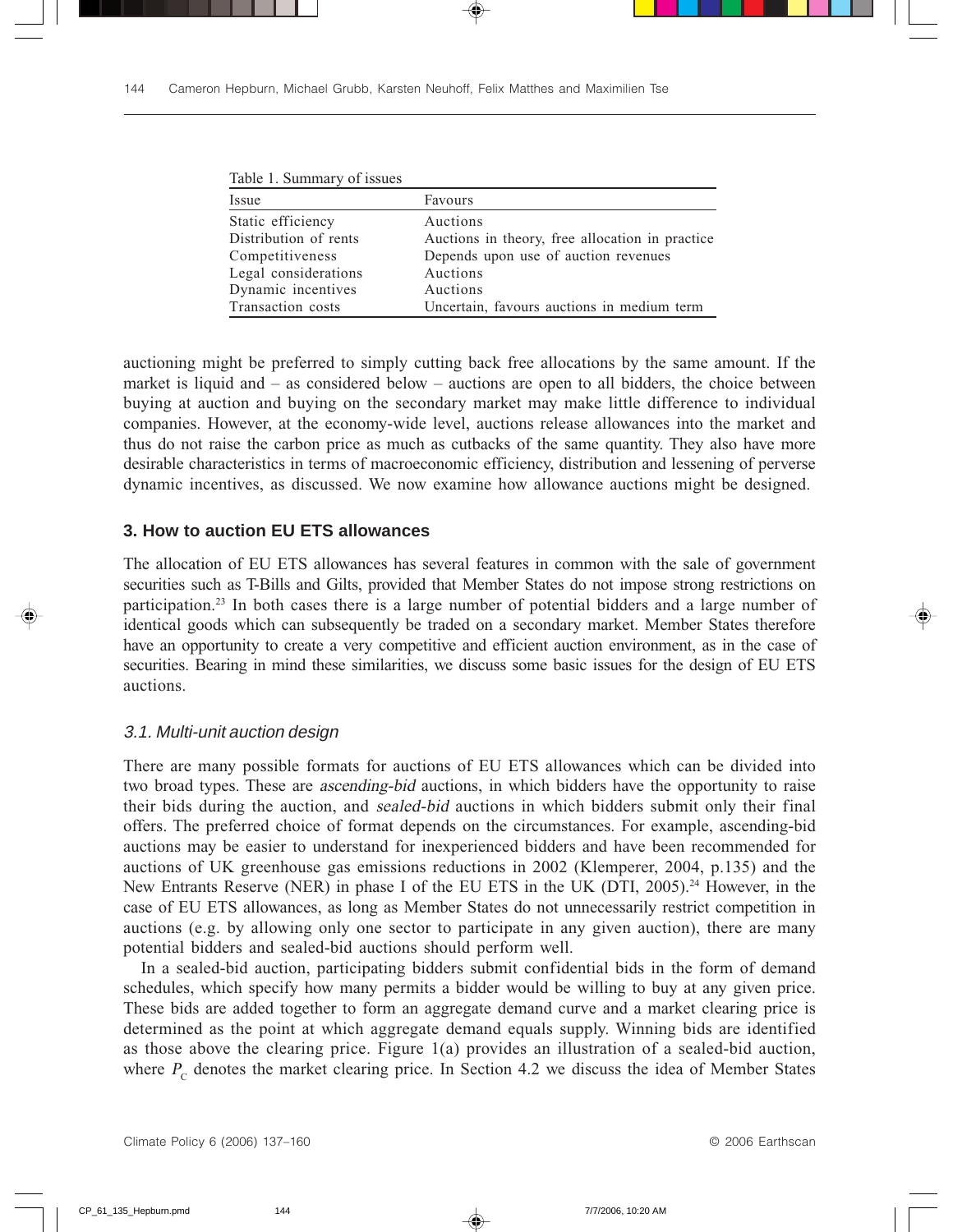

Figure 1. Market clearing price.

agreeing a reserve price for auctioned allowances. Figure 1(b) shows an example where this reserve price,  $P_{\text{MIN}}$ , binds. In the case shown,  $P_{\text{MIN}}$  is higher than the clearing price, so not all the allowances are sold at auction.

Two variants of the sealed-bid auction are the discriminatory and uniform-price formats commonly used to issue government securities. The two formats differ in the payments that winning bidders must make. In a uniform-price auction, every winning bidder pays the market clearing price. In a discriminatory auction, every winning bidder pays its own bid for the units it wins. For example a bidder who bids for 20 permits at  $\in \{30\}$  each and a further 10 units at  $\in \{20\}$ each pays a total of  $\in 800$  if all the bids are above the market clearing price.<sup>25</sup>

Because both formats are now well established, Member States and potential bidders would be – or could easily become – familiar with the rules of either auction. Using these familiar formats would also address concerns about auctions being untested or over-complicated. Both discriminatory and uniform-price formats would be feasible and low-cost for Member States.<sup>26</sup>

There are two important considerations relevant to the choice between uniform and discriminatory formats. First, it is often argued that it is simpler for bidders to formulate bidding strategies in a uniform-price auction, promoting participation and competition. In a discriminatory auction, small or inexperienced bidders may find it difficult to anticipate the market clearing price and may be deterred from bidding for fear of making costly mistakes.<sup>27</sup> This might arise if secondary and futures markets are illiquid and there is a great deal of uncertainty over prices.<sup>28</sup> In the case of EU ETS allowances, one would expect greater uncertainty towards the beginning of a trading period (e.g. in the year 2008 for the 2008–2012 period) when fewer allowance trades will have occurred.

If low participation by smaller bidders is a concern, non-competitive bids could be permitted. A bidder who submits a non-competitive bid is guaranteed to win the desired units in the auction. In a uniform-price auction, the price is simply the market clearing price, while under discriminatory pricing the non-competitive price is an average of the conventional winning bids. Bidders can therefore limit risk by submitting non-competitive bids, particularly in discriminatory auctions.29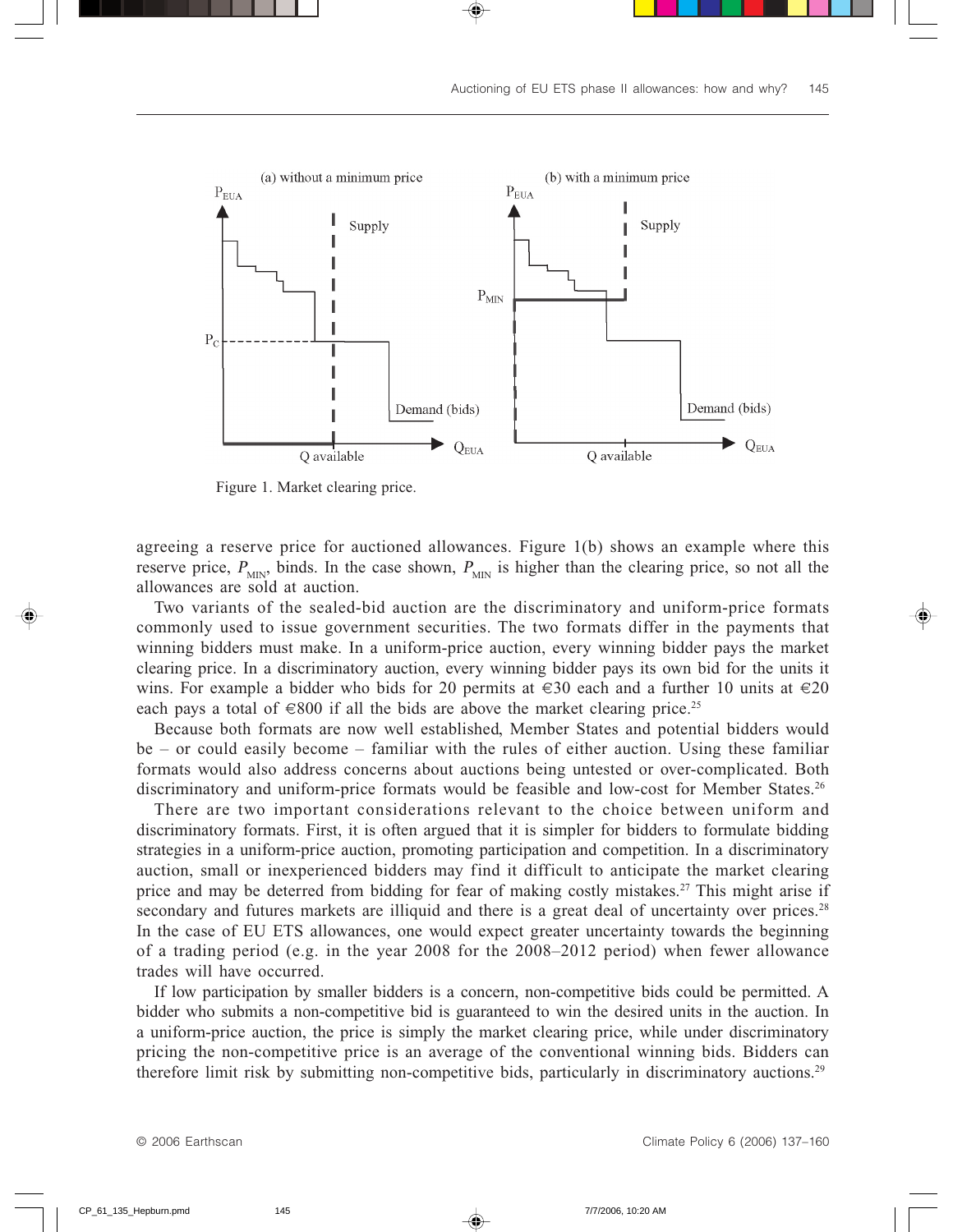Second, the revenue raised may differ between pricing formats. Without reflection, one might expect uniform-price auctions to raise less revenue than discriminatory auctions, where bidders pay their bid. However, this ignores the fact that bidders will adopt different bidding strategies under different auction formats. In a discriminatory auction, bidders have a strong incentive to shade (i.e. lower) all of their bids in order to avoid paying much more than they need to for each unit. In a uniform-price auction, bidders will only shade their bids if they think that this may influence the market clearing price. As such, it is not clear ex ante which auction will produce higher revenues or more efficient allocations.<sup>30</sup>

Nevertheless, there is some evidence from securities auctions that uniform pricing raises more revenue and produces less concentrated allocations (e.g. Archibald and Malvey, 1998), and it was partly on the basis of this evidence that the US Treasury switched to a uniform-price format in 1998. Furthermore, the UK Department of Trade and Industry expressed a preference for uniform over discriminatory pricing in phase I NER auctions (DTI, 2005).

In summary, as long as entry by bidders is not artificially restricted, EU ETS auctions are likely to be very competitive and efficient. There are several possible auction formats, but the most likely candidates are the sealed-bid uniform-price and discriminatory auctions, used in sales of government securities. The limited evidence that we have slightly favours uniform pricing, especially as bidders appear to find uniform-price auctions more straightforward. If participation is a concern, then non-competitive bids may be used.

### 3.2. Eligibility and participation

The most important objectives of auction design are to promote competition and to encourage entry. Consequently auctions for EU ETS allowances should ensure the widest possible participation by bidders from all sectors. Artificially restricting participation to national buyers or specific sectors is likely to impair revenues and the efficient allocation of allowances.

Nevertheless, only one of the four governments that auctioned in phase I opened the auction to all EU bidders. Given that allowances are readily tradable, national or sectoral bidders will only benefit from restrictions on participation if auction prices are significantly lower than those in the secondary market. Despite the arbitrage possibility, prices at auction may be lower than on the secondary market if poor auction design facilitates non-competitive or collusive behaviour by bidders. The net result would be a reduction in revenue and an implicit subsidy for bidders.<sup>31</sup>

Increasing the number of eligible bidders is desirable because it is likely to lead to greater competition and higher auction revenues. However, even if they are eligible, small bidders are unlikely to participate directly in auctions because of the transaction costs involved in formulating and submitting bids. Moreover the institutions responsible for conducting the auctions face costs in dealing with each bidder (e.g. in ensuring compliance with capital requirements or securities regulations).

One option is to allow current dealers on the ETS secondary market to become 'primary dealers' who can bid on their own account or on behalf of clients. Because these dealers would participate more regularly than individual buyers, some transaction costs could be avoided. Small buyers might even be encouraged to participate via a dealer when they would not be willing or able to do so directly.

In order to prevent either primary dealers or their clients from manipulating the auction price, limits could be set on the size of any individual bidder's share of the allowances allocated in an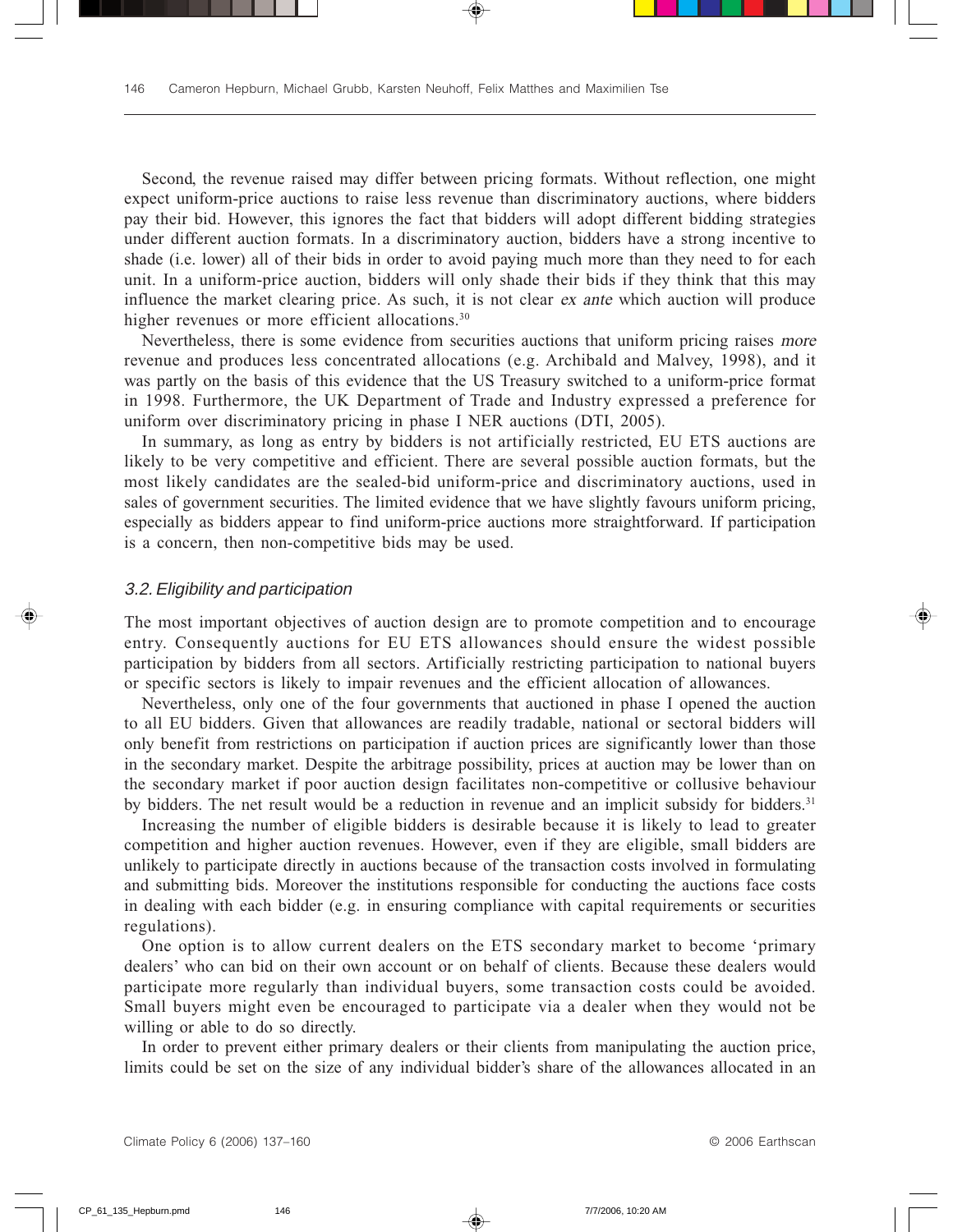auction. Manipulations of the secondary market (such as 'short squeezes') will probably not be a major consideration, as the proportion of allowances sold at auction will be relatively small. $32$ 

# 3.3. Allocation of free allowances

Obviously, auctioning allowances in phase II reduces the allowances that are available for free allocation. Governments must determine how the remaining free allocations are distributed between sectors. An obvious and simple approach is to reduce the allocation to all sectors by 10% (or the proportion chosen for auction). Nevertheless, given the differential pass-through of costs between sectors, as discussed in Section 2.2, it may be considered politically appropriate to compensate for undesirable distributional consequences by adjusting the allocation between sectors. For instance, sectors with higher rates of cost pass-through might receive a smaller share of free allocation, while others would receive a more generous allocation.

# 3.4. Auction periodicity

#### The principles

How often should auctions be performed? At one extreme, the entire allocation could be sold at the beginning of the 5-year period. Large infrequent auctions would minimize administrative and transaction costs and might also promote competitive bidding between bidders for whom this is the only chance to buy allowances at auction. However, we believe more regular auctions are advisable, for a number of reasons.

Smaller and more frequent auctions are likely to encourage participation by smaller bidders. For example, firms who wish to purchase at auction rather than on the secondary market may not have a large enough line of credit to purchase 5 years' worth of permits in advance. This is a substantial asset to hold on the balance sheet and one-off auctions might deter small bidders without 'deep pockets'. These bidders would still trade on the secondary market, but the auctions themselves would be less competitive.

By providing a steady injection of liquidity, more frequent auctions would limit the impact of any individual auction on market prices. Periodic auctions might also enhance price stability and the management of uncertainty, as discussed below in Section 4. Although market interactions are unlikely to be problematic for phase II, where only 10% of allowances can be auctioned, the impact on the market is likely to become more important if and as a greater proportion of allowances are auctioned over time.<sup>33</sup> Furthermore, smaller auctions reduce or eliminate any residual (and probably unjustified) concern that participants with market power would buy large fractions of the allowances and subsequently extract oligopoly rents on the secondary market. Multiple auctions would allow other players to adjust their bids in later auctions in response to any initial strategic purchasing by large players.

# Auction frequency with 25 countries

Finally, periodicity also depends upon whether Member States coordinate their auctions. If Member States run their auctions independently, then staggering their timing would ensure a gradual release of liquidity. For instance, if all 25 Member States run quarterly auctions, there would be two allowance auctions every week, which seems too frequent. Even annual national auctions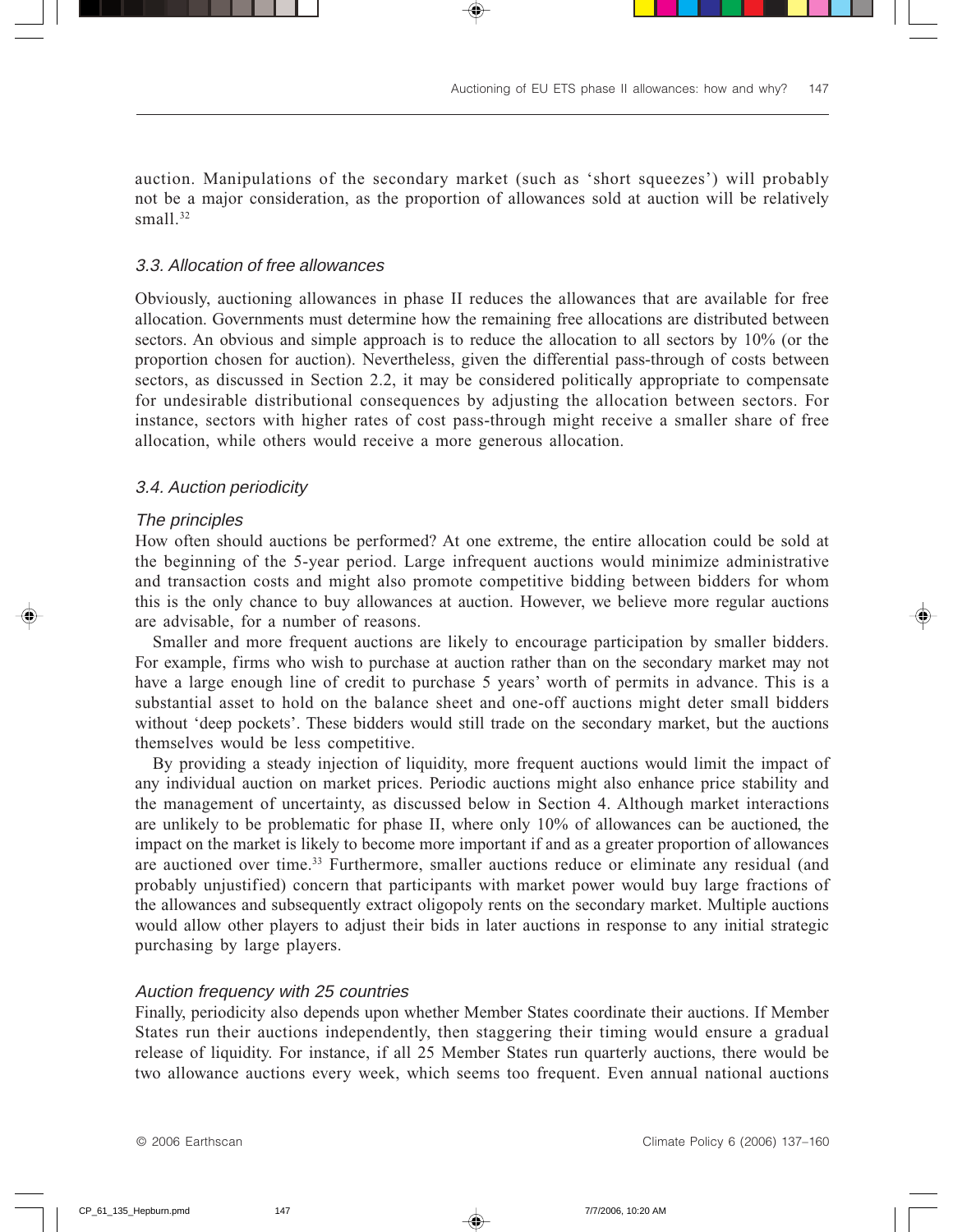could result in an auction somewhere in Europe every 2 weeks. At the opposite extreme, Member States could collaborate and coordinate the timing of their auctions, as considered briefly below.

The ideal trade-off between ensuring a competitive auction with low transactions costs and providing steady liquidity is difficult to judge before we have gained more experience with allowance auctions. If auctions were to be based on experience with electricity markets, then a frequent uniform price auction (e.g. weekly), would allow small participants to directly acquire the allowances they need to cover their emissions in the auction.34 High frequency would ensure that bidders pay a price close to the price on the secondary market at the time of emission, thus limiting risk exposure. In electricity markets this approach has been successfully implemented with low transaction costs (various pool type market designs).

If, on the other hand, EU ETS auctions were to be more guided by the experience of Treasury bill auctions, then less frequent auctions (e.g. 1–3 times a year) would be envisaged. A simple uniform price format might be employed, but less frequent auctions would also allow the use of a wider range of auction formats. Of course, a more complex auction format, requiring more careful preparation of the bid, would increase the costs for small players to directly participate in the auction. Very small players are therefore likely to obtain their allowances from intermediaries, who would provide risk hedging and other services, arguably at a cost reflected in lower auction revenue. This approach also has the benefit of supporting liquidity in  $CO_2$  spot markets.

Finally, note that Member States could consider auctioning in advance; auctions for 2008–2012 allowances, for example, could and probably should be held before 2008 in order to help the market form price expectations.

### 3.5. Auction competition and coordination

In principle there is no reason why Member States should not hold auctions entirely independently of each other. The question of how actions in one country might affect others would then need to be considered; in effect, governments themselves might become active 'market players', judging the timing and volume of auctions in relation to market projections, including expectations about the auction decisions of other Member States – a kind of 'auction competition'. It is not clear how desirable it would be for the legal authorities responsible for forming the market to then become active players in it, and whether this might lead to conflicts of interest. How numerous auctions might interact with the auction method is another issue to be considered – especially if some of the auctions are very small, enabling large players to influence the outcome.

For these and other reasons, Member States might consider 'pooling' auctions under the same rules. In particular, Member States with fewer allowances to sell might decide to hold joint auctions and to divide the revenue according to their share of the supply. Coordinating the timing of auctions might also aid price stabilization.

The ultimate manifestation of this would be for all countries that hold auctions to pool together, in EU-level auctions. It is unlikely that Member States would give up revenues, but that is a separate issue; there would be nothing to prevent central EU institutions managing the auctions and returning revenues to Member States. De-linking decisions on auctions in this way from the revenues generated would avoid any potential conflict of interest. And to have some element of EU-level auctions may be inescapable for some of the more 'active uses' of auctioning, to which we now turn.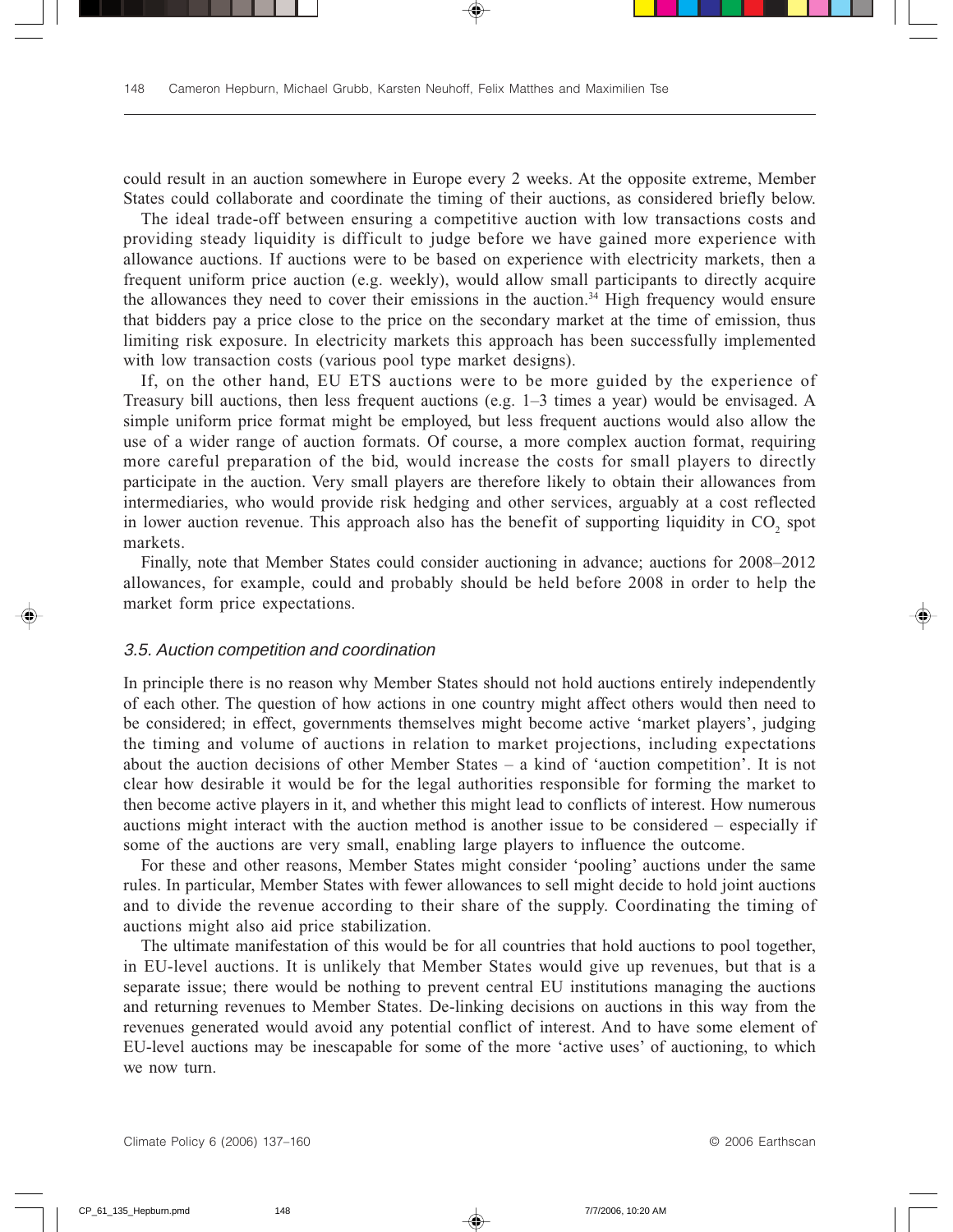# **4. Active auctioning: hedging, pricing and border adjustments**

Section 2 set out the main debates around auctioning, concluding that these offer strong arguments for a degree of auctioning, probably increasing over time. Section 3 indicated that there are no significant operational problems in conducting such auctions. In our view, however, these are not necessarily the only interesting and important benefits of auctioning. In addition to the distributional and incentive properties, there may be other important practical roles for auctions in the context of the EU ETS that have as yet been inadequately considered, and we now examine these issues.

#### 4.1. Management attention

Economic analysis tends to assume that firms maximize profits. This assumption drives the result, noted in Section 2.2, that cost increases passed through to consumers should depend on the marginal cost increase – driven by the carbon price – not directly by the method of allocating allowances. In practice, although an assumption of narrow profit-maximization is not egregiously wrong, it is an idealization that obviously does not fully capture reality. The behaviour of people and firms embody considerable inertia and they often use heuristics and 'rules of thumb'.35 One relevant example from the energy sector emerges from the experience with financial transmission rights in north-eastern USA. There it was found that the free allocation of transmission rights dampened the industry response to price signals. To increase responsiveness subsequently, all transmission rights were auctioned and revenues returned to the initial owners of the rights.

If the allowances given to firms cover the bulk of their emissions, there is no risk exposure and few cash flows. In these conditions, the EU ETS may well be handled by environmental compliance departments, particularly in smaller companies, rather than moving up to affect investment, operational and strategic decision-making. Indeed the design of the EU ETS and its focus on facilities itself reflects its origins in EU environmental regulation, with emphasis upon compliance. In these conditions, the current arrangement largely allows companies to carry on



Figure 2. Uncertainty on emissions from installations covered by the EU ETS.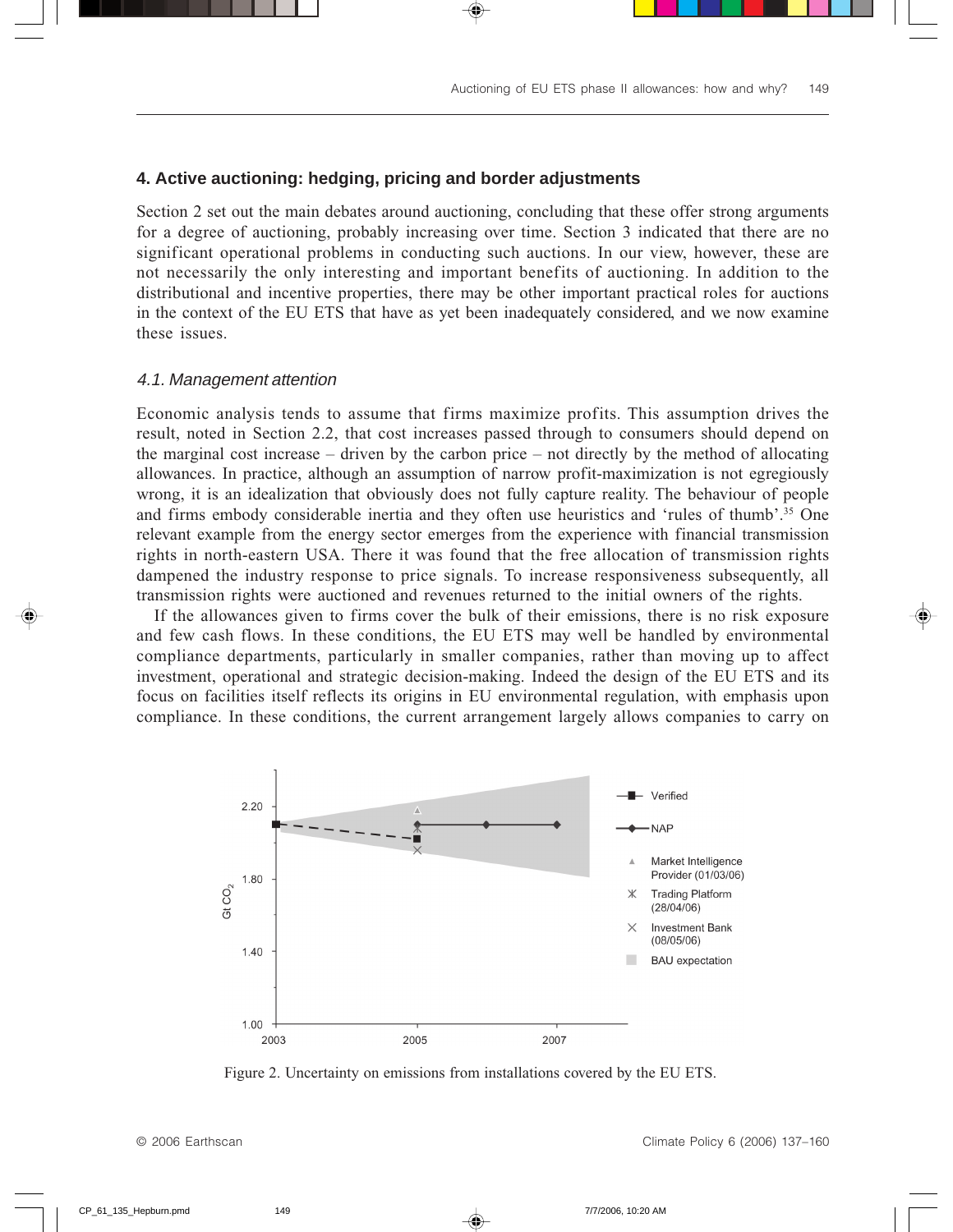emitting as they would have in the absence of the scheme. Worse, it may foster a psychology that firms must put their main emphasis upon lobbying for all the allowances they project to be needed, rather than on considering or implementing their real opportunities for abatement, particularly in sectors characterized by smaller firms or lower energy intensity.

Thus, the effectiveness of the trading system might be substantially improved by mechanisms which prompt an active response from management. Two options would appear to grab management attention, namely cutbacks in allocation and auctioning. Allowance cutbacks are also emerging as a way of addressing the profits accruing to the power sector.<sup>36</sup> Given lobbying, market uncertainty and price volatility, as well as the macroeconomic dimensions considered in Section 2, auctioning might well be seen as the preferred method. Auctioning could help to get the desired response to the regulation, as the increased financial flows may shift management attention to include allowance costs when optimizing production decisions.<sup>37</sup>

### 4.2. Auctioning and price stability in phase II

Since the EU ETS market opened in January 2005, prices have been quite unstable: they rose more than expected, had a couple of periods of volatility in the range  $\epsilon$ 20–30/tCO<sub>2</sub>, crashed in Spring 2006 as real data on verified emissions for 2005 were released, and at the time of writing are oscillating wildly as governments debate options for shoring up the price. The fundamental cause is that the projections upon which allocations were based embodied far greater uncertainty than was acknowledged, and the cutbacks were well within the range of the uncertainty.

This is illustrated dramatically by Figure 2, which compares verified emissions (for 21 of the 25 countries covered by the EU ETS)<sup>38</sup> – the declining line from 2003–2005 – with actual allocations for 2005–2007, and estimates made in the run-up to the data release. Allocations exceeded emissions by close to  $100MtCO<sub>2</sub>$ ; the gap could easily have been even bigger.<sup>39</sup> Yet, even as late as Spring 2006, there were retrospective estimates from a leading provider of market intelligence that turned out to be completely wrong. The uncertainty in the original projections upon which NAPs had been based was, of course, far wider still. This gives some indication of the uncertainty inherent in predicting emissions and abatement responses – and hence, of prices and costs.

Uncertainty in future allowance prices leads to delay in investment decisions. By waiting, a company gains more knowledge about future  $CO_2$  prices, and thereby makes better decisions. Furthermore, in the presence of price uncertainty, risk aversion is also likely to reduce investment.<sup>40</sup> The risk of low  $CO_2$  prices, or even a price crash due to allocations based on high emission forecasts, represents a significant hurdle for investment in low-carbon investments. Obviously, companies are prepared to bear risks, but they generally prefer to take risks in their core business, where this can create strategic opportunities.<sup>41</sup>

Clearly, policies which can provide a greater degree of price stability in the EU ETS would be valuable.<sup>42</sup> One approach is to impose a price ceiling and a price floor on the market,<sup>43</sup> and auctioning could play an important role in facilitating this.

An absolute, unbreakable price ceiling could only be established if an appropriate government institution agreed to provide an unlimited supply of permits to the EU ETS at a fixed price, which would be difficult to align with the commitment of European Member States to their cap under Kyoto.<sup>44</sup> With only 10% of the allowances available to auction in phase II, there is no practical way in which auctions could set an 'unbreakable' price ceiling, but auctioning could reduce the risk of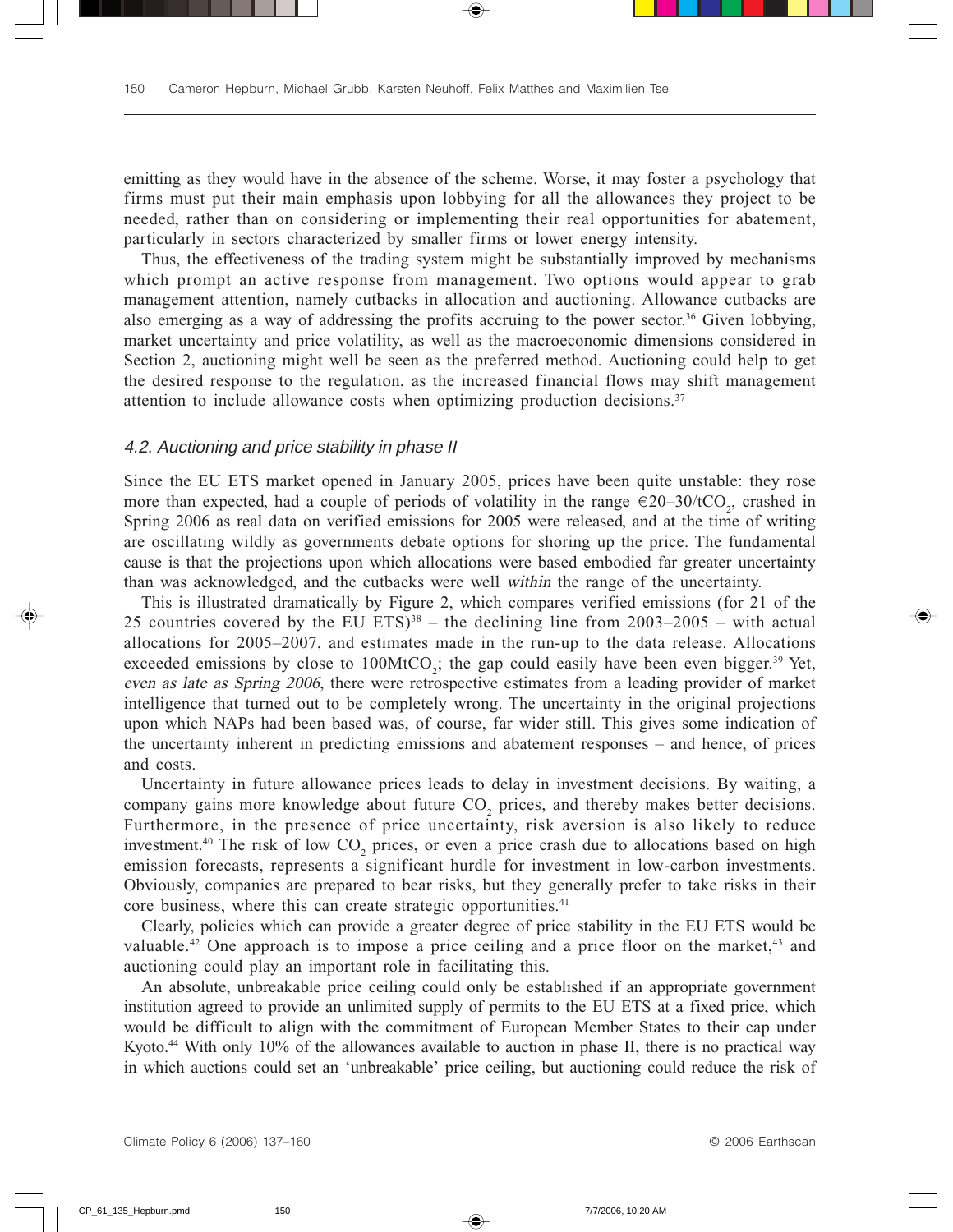price spikes if some allowances were held in reserve and only released on to the market in the event that price went above some predetermined level for a certain duration. A limited auction capacity of this nature would, however, have to address potentially serious problems of gaming the system.<sup>45</sup>

Auctions probably offer a more ready and 'game-proof' approach to supporting, although not dictating, a price floor.<sup>46</sup> Governments could agree that part of the allowances held back for auction would be sold above a reserve price (e.g.  $\in 15/tCO<sub>2</sub>$ ). Given the limited volume (because of the 10% maximum under the Directive), this could not guarantee a particular price floor, but it could make a useful contribution to price stability. There are two main cases to consider.

- (a) Tight market. If external supply of JI and CDM credits is limited or constrained (perhaps by additionality criteria), and if abatement is also limited or expensive, the participating sectors may want to purchase all of the auctioned allowances. In this case the reserve price in the auction,  $P_{MIN}$ , translates to a price floor for ETS. Figure 3 illustrates this idea. In Figure 3(a), without auctions, the EUA price  $P^*$  is determined by the point at which the demand curve crosses  $Q_{Kyoto}$ . In Figure 3(b), 10% of the allowances are removed from circulation, and auctioned back at or above the reserve price,  $P_{\text{MIN}}$ . A proportion of the auctioned allowances remains unsold, and the EU ETS price now equals  $P_{MN}$ .
- (b) Loose market. Second, if supply of JI and CDM credits increases significantly or large emission reductions are achieved in the ETS sector, then the allowance price could drop below the reserve price of the auction, as illustrated in Figure 4. The auction reserve price still increases the EU ETS price from  $P^*$  to  $P_A^*$  (compare Figures 4(a) and 4(b)), because the withdrawal of 10% of the allowances from the market ensures that the price is higher than it would have been otherwise.

Setting an auction reserve price would only have no impact in two unlikely situations. First, with very weak emission targets (or extremely cheap abatement) the allowance price might drop to



Figure 3. Auctions when JI/CDM supply is **not** important.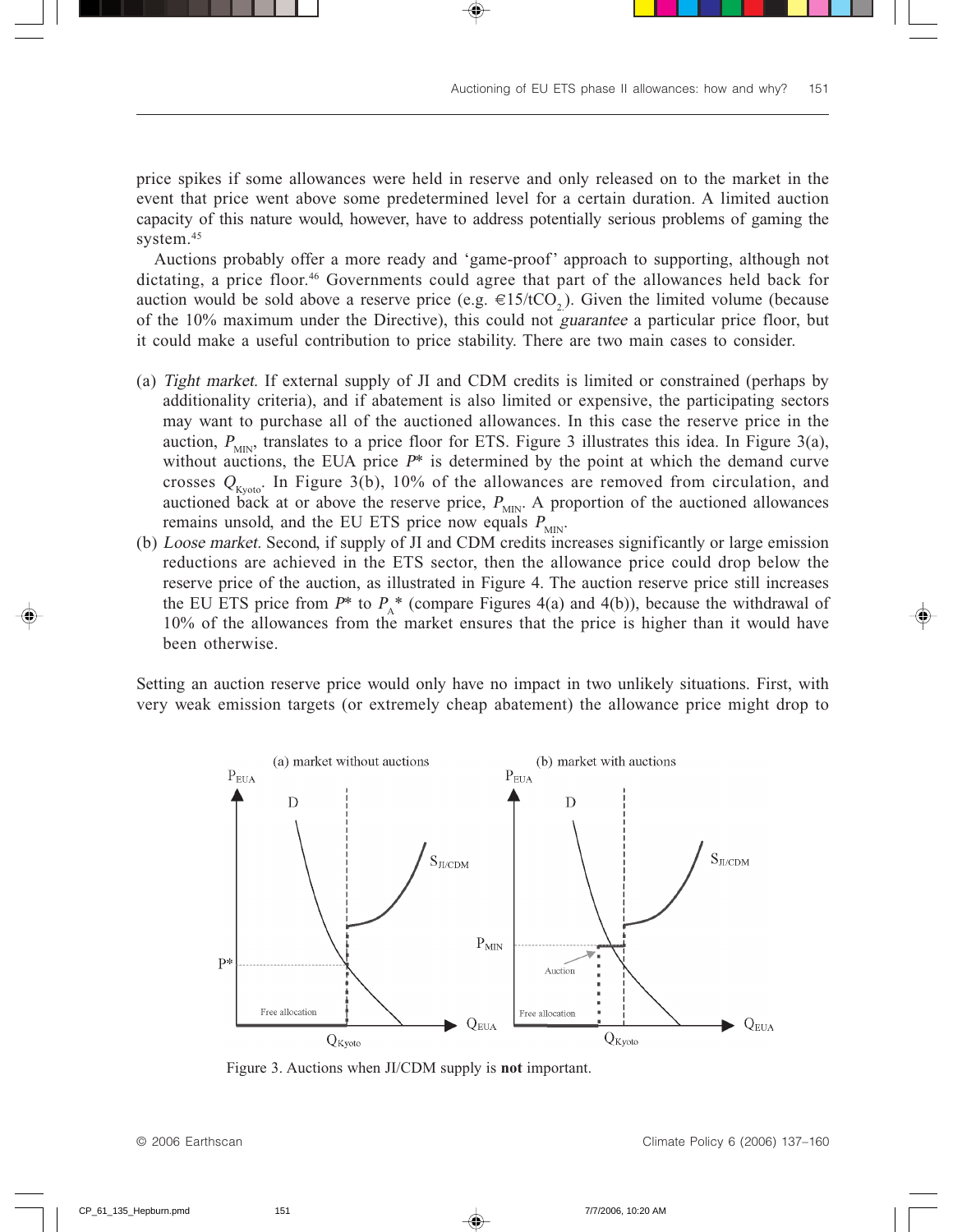

Figure 4. Auctions when JI/CDM supply is important.

zero, even if only 90% of the allowances are available.<sup>47</sup> No company would purchase at auction, and the price would remain at zero. This theoretical possibility, however, seems highly unlikely.

Second, if ETS prices are already well above the reserve price,  $P_{\text{MIN}}$ , then the reserve price is irrelevant – the allowances will be sold at a clearing price above  $P_{\text{MIN}}$ . Nevertheless, even in this situation, auctions provide indirect beneficial effects, including greater price stability ex ante, and hence increased investment in low-carbon technologies.

Using reserve-price auctions to increase price stability is a simple mechanism that could improve the performance of the scheme, but it would require commitment and coordination between Member States. This is an area in which 'auction competition' might be problematic, since, under certain conditions, each Member State might have an incentive to fractionally undercut the others in its 'reserve price'. It may be advisable for Member States to place some fraction of their auctionable allowances in a common pool, to be auctioned at the EU-level auctioning under the agreed price terms; revenues would then be returned to the Member State in direct proportion to their share of the auction pool. A binding commitment would be required to ensure that governments did not withdraw allowances from the common pool and undercut it in the event of a soft market – something which would shatter the confidence of private-sector investors.

Extending these ideas, auctions could be used to enhance price stability by supporting a 'price cushion' of the sort illustrated in Figure 4. The design for capacity markets for electricity generation in various states of north-eastern USA indicates that it may be possible. Applying this approach to the  $\mathrm{CO}_2$  context suggests that governments could commit to a supply curve for additional  $CO_2$  allowances where, for example, the first lot of allowances from the auction budget might be sold at a minimum price of  $\epsilon$ 20/tCO<sub>2</sub> with increasing fractions of allowances sold at gradually increasing minimum prices. This allowance supply elasticity would complement the demand elasticity created by different abatement options and would thus contribute to a reduction in  $CO_2$  allowance price volatility. The implementation of such a scheme in a multi-period, multicountry auction would, however, require careful consideration. Initial price stabilization might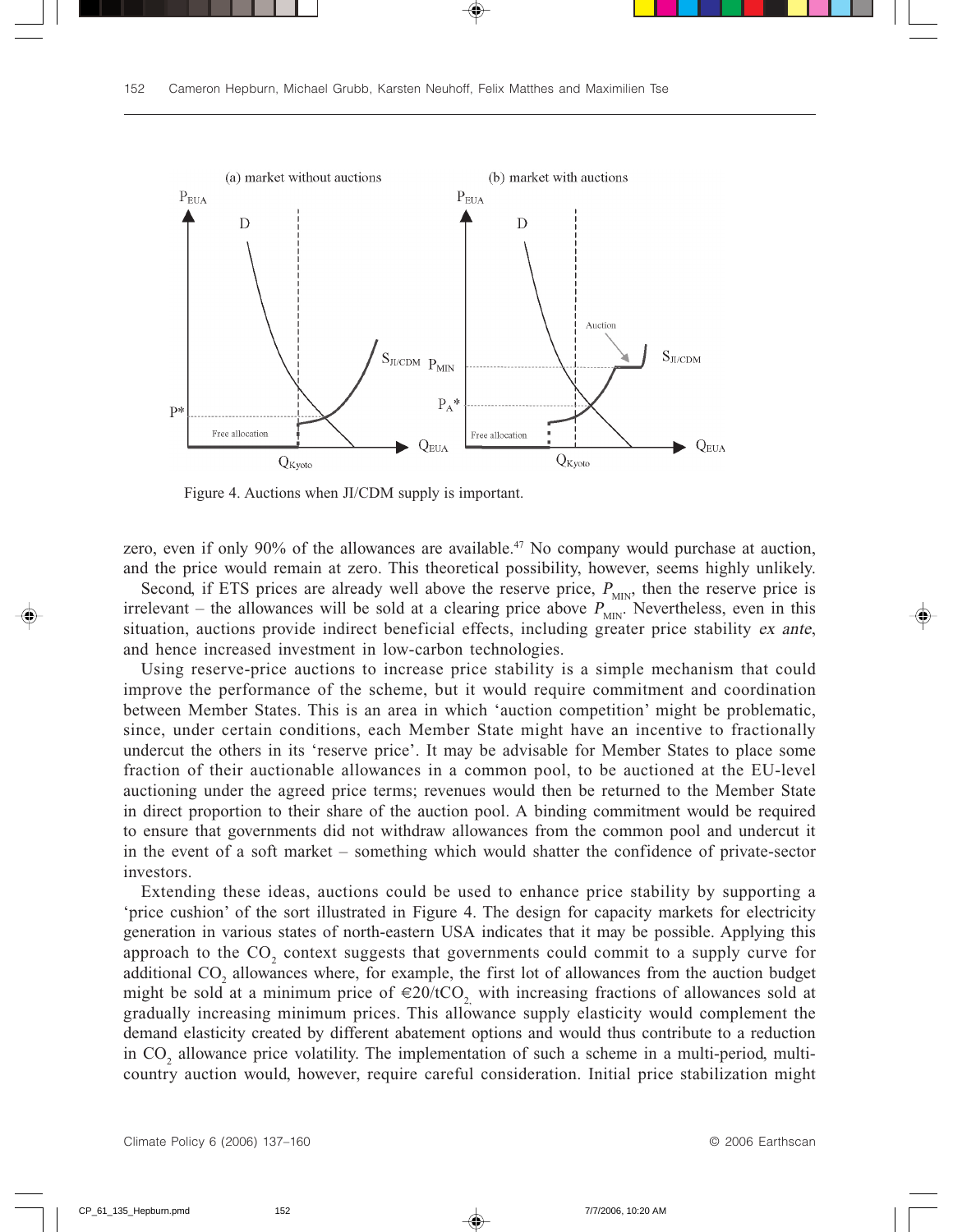reduce the incentive of market participants to hedge their decisions, potentially exposing them to even higher risk in the case that all available allowances are auctioned and prices become more peaky.

In sum, the foregoing analysis suggests that within the current EU directive, auctions might play a useful role in serving to support a cushion for prices, reducing volatility and increasing investment security.

### 4.3 The feasibility of long-term price signals

The economics literature sets out a strong case that, in the context of a problem such as climate change, fixing prices is more efficient than capping quantities.48 The essential argument concerns the relative sensitivities of the benefits of mitigation, and the costs of control under uncertainty. If the marginal costs imposed by a given quantity constraint are very sensitive to the level of constraint (steep marginal cost schedule), but the marginal benefits of abatement are relatively insensitive to the amount (a flat marginal damage schedule),<sup>49</sup> then price-oriented controls are more efficient.<sup>50</sup> Pizer (2002) finds that a price-oriented approach for near-term  $CO_2$  controls could yield enormous net social benefits. In contrast, an equivalent absolute emissions cap is far less attractive – if the cap turns out to be wrong, the economic costs could rise sharply and offset the environmental benefits.

In practice, there are several reasons why pure price instruments are still rarely applied to environmental problems.<sup>51</sup> Given the political realities, the best feasible approach may be to design emissions trading systems to address price uncertainties. In a multi-period system like the EU ETS, allowing banking and borrowing creates several interesting possibilities, as discussed by Newell et al. (2005). For instance, parties might agree that the stringency of targets in the next period automatically depends upon the revealed price in the current period, with the relationship being defined by the agreed target price.<sup>52</sup>

Auctions offer some additional approaches to providing a basis for a clear, long-term carbon price signal. First, the mechanisms discussed above could be used to create a long-term 'price floor'. This could be implemented by auctioning all allowances with a reserve price equal to the price floor, coupled with a government commitment to repurchase allowances at the price floor. If credible, a price floor would increase investor confidence in the profitability of low-carbon technology investments.

Second, Helm and Hepburn (2005) propose that the revenue from auctions could be recycled to industry in a technologically neutral way that provides long-term carbon price certainty. They outline a scheme in which national governments would sign 'carbon contracts' under which the government would pay the private sector a fixed price (to be determined by another auction) for the supply of emissions reductions over a long time horizon, such as 20–30 years. A key feature of the scheme is that the 'carbon contract' auction would be technology-neutral, so that the government would be able to avoid the fraught process of 'picking winners'. Winning a carbon contract would provide low-carbon innovators with a reliable forward revenue stream which could be employed to secure project finance.<sup>53</sup> Note that the use of carbon contracts would not prevent governments from subsequently implementing a more stringent climate policy, if appropriate.<sup>54</sup>

Auctioning EU ETS allowances would provide the Treasury with the public funds to pay for carbon contracts.<sup>55</sup> This would be politically appealing – spending auction revenues on longterm carbon contracts would represent genuine revenue recycling to industry in a manner that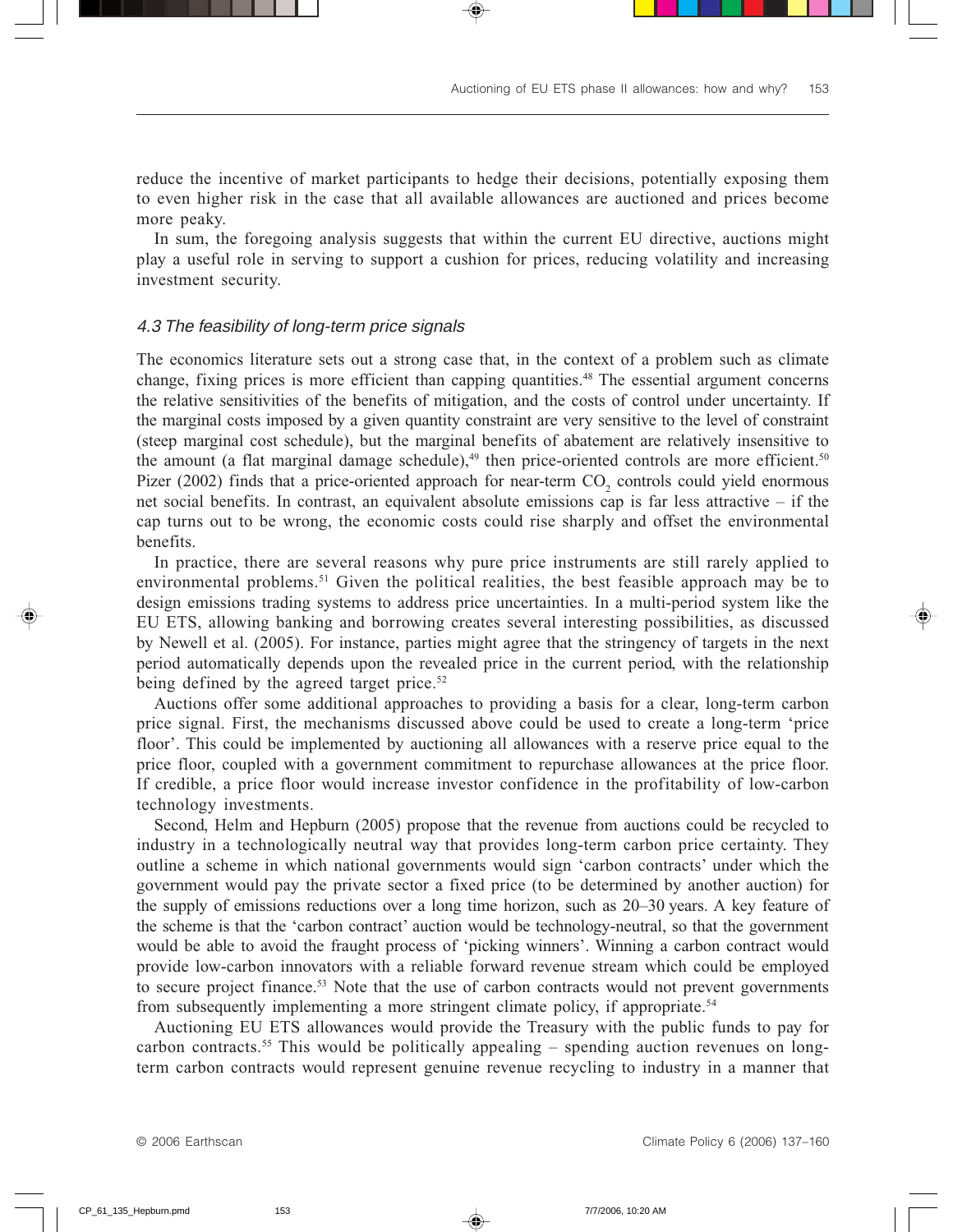enhances the environmental effectiveness of the EU ETS,<sup>56</sup> and also provides a much needed long-term price signal.

### 4.4 The feasibility of border-tax adjustments

A final dimension of auctioning is its relationship to competitiveness through the use of border tax adjustments. It is difficult for energy-intensive sectors to pass through the (opportunity) costs of  $CO_2$  allowances to product prices if these prices are set in international markets. Persistent price differences might, therefore, drive new investors to regions not covered by stringent emission trading schemes, as discussed more fully in Grubb and Neuhoff (this issue).

If the effective  $CO_2$  price differs between regions post-2012, investment in energy-intensive industries is likely to gravitate towards regions with lower  $CO_2$  prices. Clearly, a stringent  $CO_2$ policy is only possible, in the mid-term, if it does not undermine the competitiveness of a region or country. To protect competitiveness, energy-intensive sectors might be excluded from the ETS, but this would weaken the overall scheme. Alternatively, the allocation methodology of free allowances could be redesigned to reduce the impact of  $CO_2$  prices on product prices. But this would distort investment and operation incentives and severely restrict substitution effects to less carbon-intensive products, seriously undermining the effectiveness of the ETS in delivering  $CO<sub>2</sub>$  emission reductions.

Border-tax adjustment (BTA) may be a preferable solution to facilitate the longer term extension of CO<sub>2</sub> policies in the absence of global agreement (Biermann and Brohm, 2003). To make BTA compatible with WTO principles, tariffs must be set at the average costs of  $CO_2$  allowances, excluding opportunity costs. Average costs are only significant with auctions, and thus a move to auctions is required to facilitate BTA. Ismer and Neuhoff (2004) suggest the following approach to address frequently voiced concerns about WTO compatibility (Esty, 1994). Suppose a company producing one widget, with the best available technology, emits  $X$  tonnes of  $CO_2$  and consumes YMWh of electricity in the process. Emission trading increases the costs of this company by X times the allowance price and Y times the price increase of electricity due to emission trading. An auditing body will determine the factors  $X$  and  $Y$  for the best available technology of the relevant product groups, thus minimizing administrative efforts (Zhang, 1998). The auditing body would consult with industry, ensuring a balanced result between the differing interests of domestic and foreign industry. Any exporter out of the area covered by the emission-trading scheme will now be reimbursed for these costs. Older or less efficient plants will also be compensated at the level of the best available technology. On the flip side, a tariff at the level of these costs is levied on imports. This reinstates a level playing field for companies irrespective of the domestic  $CO<sub>2</sub>$ policy.

The joint implementation of stringent  $CO_2$  trading with this type of border-tax adjustment will leave companies in foreign countries slightly better off than the absence of any scheme, while domestic companies are slightly worse off. The joint implementation thus addresses concerns resulting from the analysis of independent implementation of border-tax adjustment (Charnovitz, 2004). The joint scheme achieves the objective of facilitating unilateral internalization of  $CO<sub>2</sub>$ costs, as simulated for the cement sector (Demailly and Quirion, this issue), without discriminating against foreign producers.

However, WTO regulations mean that companies could only be compensated for the real costs they incur as a result of the regulation – not for the marginal costs or opportunity costs that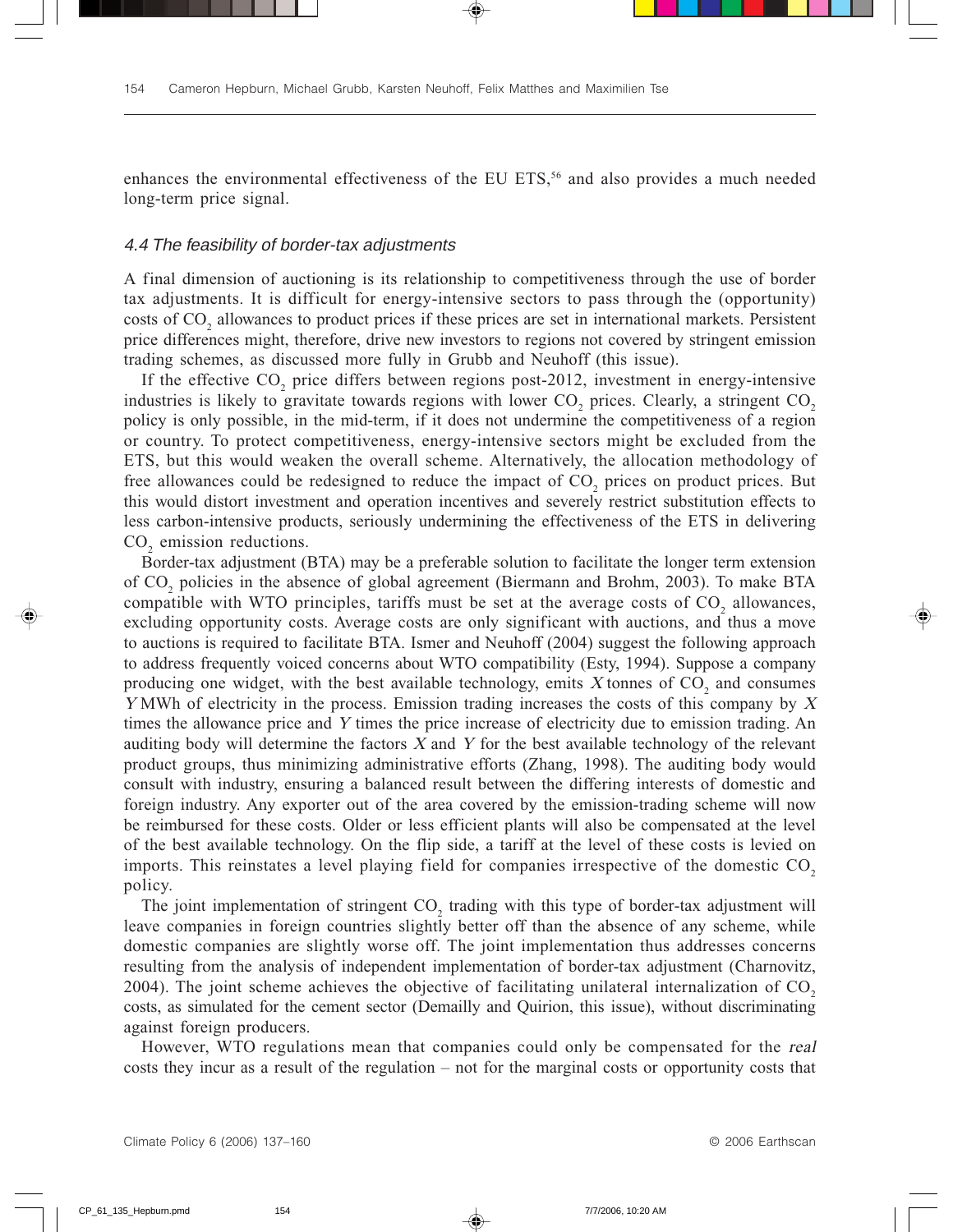follow from free allocation. Thus, companies could only be compensated up to the level of actual, average costs incurred, whereas the competitiveness issue is more to do with the impact of marginal costs of prices, at least when firms seek to maximize profits. Auctioning helps to bring average cost impacts in line with the marginal costs, and thus would enable a greater level of border-tax adjustment more aligned with any actual price differentials. To implement effective BTA, a prerequisite for WTO-compatibility is auctioning.

# **5. Conclusions**

The traditional arguments for and against auctioning, reviewed in Section 2, support two widely known conclusions, namely that (i) auctions are almost certainly in the public interest, but (ii) political economy considerations have to date presented serious obstacles to the implementation of auctioning within the EU ETS on any significant scale. The winds may be changing, however, and more recent signs are that governments are keen to find approaches to resolve these political challenges.

If auctions are employed in phase II, Section 3 of this article provides some broad guidance on how this might occur. Sealed-bid auctions are likely to be appropriate, and both discriminatory and uniform-price payment rules are feasible. Auctions could be conducted at relatively frequent intervals (every 6 months or so) over the 2008–2012 commitment period. Market power is not expected to be a significant problem as long as Member States do not impose artificial restrictions on entry.

Perhaps the most interesting possibilities for auctions, though, go beyond the usual benefits of static and dynamic efficiency. Section 4 discussed the potential for auctions (and the resulting revenues) to provide several new benefits, including (i) an increase in the environmental effectiveness by focusing management attention on carbon; (ii) an amelioration of competitiveness considerations, either by direct support or by legitimizing border-tax adjustments; (iii) a clearer long-term price signal, through recycling the revenues into carbon contracts; and (iv) an improvement to price stability if Member States agree to coordinate auctions by including an auction price floor.

One can only speculate whether these additional considerations will increase the political support for greater use of auctioning in phase II. Certainly, as targets become more demanding, efficiency becomes more and more important and the appeal of auctioning will correspondingly increase. The creative deployment of auctions to increase efficiency, stabilize prices, and help to address competitiveness issues would be feasible, and could yield substantial social benefits.

# **Acknowledgements**

Financial support from UK Research Council project TSEC is gratefully acknowledged. Thanks also go to Billy Pizer, Paul Klemperer and two anonymous referees for their helpful comments.

#### **Notes**

- 1 The US government auctions only 2.8% of allowances under its  $SO_2$  programme (McLean, 1997).
- 2 Denmark auctioned 5% and used the revenue to purchase JI/CDM credits, Hungary auctioned 2.4%, Lithuania auctioned 1.5%, and Ireland auctioned 0.75%, with European-wide eligibility, to cover the administrative costs of the scheme.
- 3 In the year 2000, the UK auction raised  $\epsilon$ 39 billion (Klemperer, 2004) and the German auction almost  $\epsilon$ 100 billion  $(1 \text{ billion} = 1,000 \text{ million}).$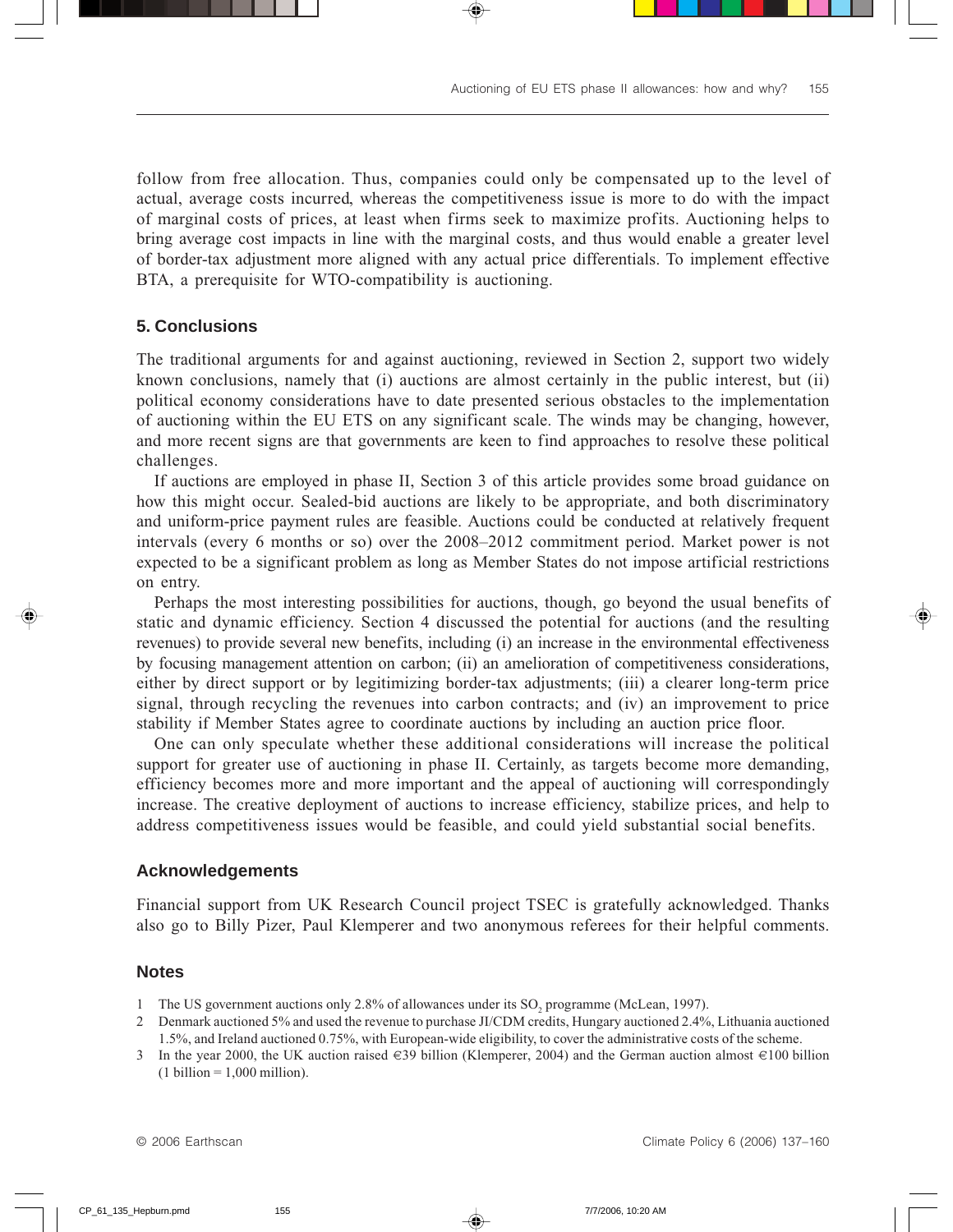- 4 This corresponds to a very simplistic statement of the 'double dividend' hypothesis. Various definitions are used in the literature, sometimes inconsistently, including 'weak', 'intermediate' and 'strong' forms. This terminology is avoided here. Tax-interaction effects are discussed later.
- 5 See, e.g. Helm (2005).
- 6 A 2006 Special Issue of the Energy Policy Journal (34(8)) analyses the European experience with eco-taxation and points to deeper underlying issues about the degree of public understanding and trust in political processes. A Swedish survey also underlines that attitudes to carbon taxation are directly related to the degree of trust in politicians, more even than an individual's own exposure to the taxes (Hammar and Jagers, 2006).
- 7 See Bovenberg and de Mooij (1994), the critique by Fullerton (1997) and the reply by Bovenberg and de Mooij (1997), as well as Bovenberg and van der Ploeg (1994), Goulder (1995), Parry (1995) and Bovenberg and Goulder (1996).
- 8 Parry (2003) finds that the tax-interaction effect dominates the revenue-recycling effect. This would be expected from the optimal tax theory result that broad taxes produce lower efficiency losses than narrow taxes (e.g. Diamond and Mirrlees, 1971a, 1971b). In practice, the net impact depends on a wide variety of assumptions about the current tax base, whether the economy is modelled as a fully deployed equilibrium, etc (IPCC, 2001, chs 7 and 8).
- 9 See Goulder et al. (1997, 1999), Parry et al. (1999) and Fullerton and Metcalf (2001). The tax interaction effect could provide an argument for a carbon price that is below the Pigouvian level. It is not an argument for not raising revenue.
- 10 See the companion articles in this issue by Smale et al., Demailly and Quirion, and also Hepburn et al.
- 11 Indeed, Smale et al. (this issue) suggest that most participating sectors will profit.
- 12 There is some indication that non-power sectors with significant emission levels are also able to pass through a proportion of the marginal cost increase. See, for instance, de Leyva and Lekander (2003).
- 13 Parry (2003) points out that in the USA the top income quintile owns 60% of all shares, with the bottom income quintile owning less than 2%. A survey commissioned by Wall Street Europe concludes that in the USA 60% of households have equity ownership, while in Europe this number is only 18%. Likewise, while in the USA 50% of the population has more than  $\epsilon$ 50k private ownership, excluding property, this compares to only 15% in Europe. (GfK Custom Research Worldwide, Sep/Oct 2004, 14,383 people in 18 countries.)
- 14 Cramton and Kerr (2002) note that in the US cellular communications licence example, prices happened to fall when the scheme shifted from free allocation to auctions because of an increase in competition.
- 15 Some cost differential might be expected by the logic in Section 2.5 on the perverse dynamic incentives created by repeated free allocations. The fact that the assumption of profit maximization does not fully capture reality is discussed in Section 4.1.
- 16 As already noted, an exception may apply when the allocation method has perverse dynamic effects, as discussed in Section 2.5.
- 17 The publication of the IPCC's First Assessment Report and the UN General Assembly Decision to launch negotiations on tackling climate change.
- 18 The UN Framework Convention on Climate Change, which agreed on the nature of the problem and the need for action led by industrialized countries, was signed at the Rio Earth Summit in June 1992 and ratified by the US Senate later the same year, and entered into force a year later. It was also in the period 1990–1992 that the EU developed proposals for a carbon tax, later made conditional on action by other countries.
- 19 Additionally, if the rules provide for higher allocations to dirtier new entrants, then entrants have an incentive to construct more carbon-intensive facilities than is economically efficient.
- 20 This is analogous to the 'ratchet effect' in economic theory (Freixas et al., 1985) and clearly reduces the efficiency of the trading scheme.
- 21 The need for lobbying may exacerbate the dynamic incentive effects discussed in Section 2.5 if firms make inefficient investment decisions to improve their bargaining position for free allowances.
- 22 The relative paucity of published academic work on this huge scheme is evidence of this process most academics and think tanks are caught in extensive consulting exercises for either government or industrial participants on the rent allocation, rather than devoting their attention to forward-looking studies on how to create innovation, least-cost abatement and appropriate institutional changes.
- 23 Eligibility and participation issues are considered in Section 3.2.
- 24 The 2002 auction of emissions reductions was a reverse auction in which bidders competed to sell reductions to the government. Concerns about encouraging entry led to the use of a descending-bid auction format (the mirror image of ascending bids in a standard auction). The fact that this was the first ever auction for greenhouse gas reductions and the relatively small scale of the market meant that small bidders could have been deterred by the costs of having to formulate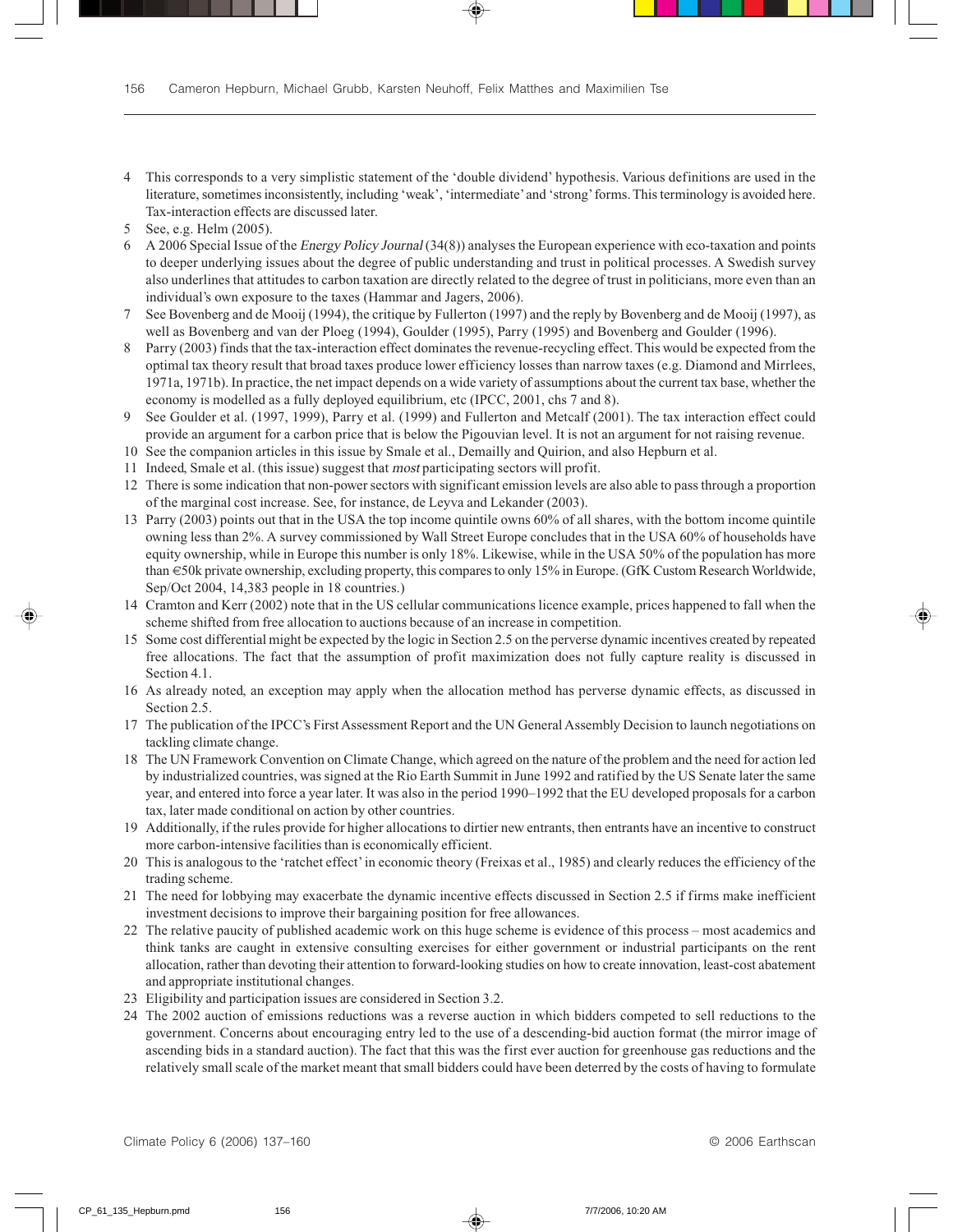a strategy in a sealed-bid auction. (The small scale of the auction meant that having a non-competitive bid facility of the kind that would mitigate these concerns would be impractical.) The government was keen to promote entry, both to increase competition in the auction itself and to ensure a liquid secondary market (Klemperer et al., forthcoming).

- 25 An alternative type of sealed-bid auction is the Vickrey auction, where a winning bidder's payments equal the bids of the losers who would have won in the absence of his participation. The winner thus pays the opportunity cost of his bid. Vickrey auctions are of great interest to academic auction theorists and have been shown to have desirable theoretical properties (Ausubel and Cramton, 1998). However Vickrey auctions are much harder for participants and the public to understand, and as long as bidders have very little market power, uniform-price auctions produce similar results.
- 26 This is not to say that alternatives should not be considered, or that either option is necessarily the preferred auction format for every Member State. However the low costs of such formats (e.g. compared with ascending bids) and the fact that Member States can draw on the experiences of securities markets suggest that discriminatory and uniform-price auctions should be thoroughly examined.
- 27 One possible problem is the 'winner's curse'. The value of winning a tradable allowance is similar for bidders because they will all face the same resale price on the secondary market. In this kind of 'common value' auction, the bidders estimate what this price will be and bid accordingly. However the most likely to win is also the most likely to have overestimated the price, and bidders need to shade their bids to account for this.
- 28 In the UK, index-linked securities (gilts) are sold in a uniform-price auction, while conventional gilts are sold using discriminatory pricing. The Debt Management Office explicitly attributes this decision to the greater uncertainty surrounding prices of index-linked gilts and the illiquidity of secondary markets.
- 29 If non-competitive bids are permitted in securities auctions they typically comprise a small proportion (about 10–20%) of the issue.
- 30 There is also the possibility of 'demand reduction' in uniform-price auctions (Ausubel and Cramton, 2002).
- 31 This is then equivalent to partial grandfathering, and the various arguments discussed in Section 2 are applicable. If such subsidies are justified in some manner, there would be better ways of delivering them than by distorting the auction design.
- 32 US Treasury auctions restrict bidders to 35% of supply in any auction, but these rules have occasionally been circumvented. In 1991 Salomon Brothers admitted to submitting fraudulent bids in the names of their clients in order to squeeze short sellers in the 'when-issued' market.
- 33 Auctioning permits all at once would increase liquidity in the secondary market. However, since only 10% of allowances will be sold at auction, this is unlikely to be a major concern.
- 34 A discriminatory price auction with non-competitive bids could also be used.
- 35 As documented and analysed more fully in the growing literature on behavioural economics. For specific examples see Gigerenzer and Goldstein (1996) and Gigerenzer (2003). Of course, the use of heuristics per se is not necessarily inconsistent with profit maximization.
- 36 Allowance cutbacks to power generators would reduce total allowances, increasing the allowance price. In contrast, auctioning would not have this effect. As such, downstream sectors should clearly prefer auctioning to an equivalent allocation cutback.
- 37 Auctions might also raise shareholder awareness of carbon costs, and alert them to the possibility of savings through abatement, resulting in greater pressure on managers to reduce emissions.
- 38 It is assumed that Poland, the main unknown, has an 18% excess allocation, similar to Hungary and the Czech Republic.
- 39 Big gas price increases during 2004–2005 led to a switch back to coal in power generation, increasing emissions. This indeed was the principal factor behind the initial increase in  $CO_2$  prices. Had gas prices stayed low, emissions from the dominant power sector would have been lower and the gap between emissions and allocations probably even larger.
- 40 These are classic results of real option theory. See Baldursson and von der Fehr (2004) for a more sophisticated discussion of the impact of risk aversion.
- 41 Furthermore, asymmetries in risk hedging and allocation have an impact. Utilities in the power sector (with a more conservative risk profile and relatively restrictive allocations) have needed to buy from other sectors, which were under no pressure to sell surplus allowances. This sellers' market arguably inflated prices. Auctions on a regular basis (e.g. biannually) would improve, both directly and indirectly, the liquidity of the market, by reducing this type of problem.
- 42 The ability to bank allowances from phase II into subsequent periods can in theory contribute to price stability; in practice, given the present fundamental uncertainty about the nature of post-2012 commitments, this may remain a marginal consideration for much of phase II (we return to the topic in the following section).
- 43 In the limit, if the ceiling and the floor are equal then obviously the allowance price would be fixed, and what was a 'quantity instrument' would now effectively become a 'price instrument'.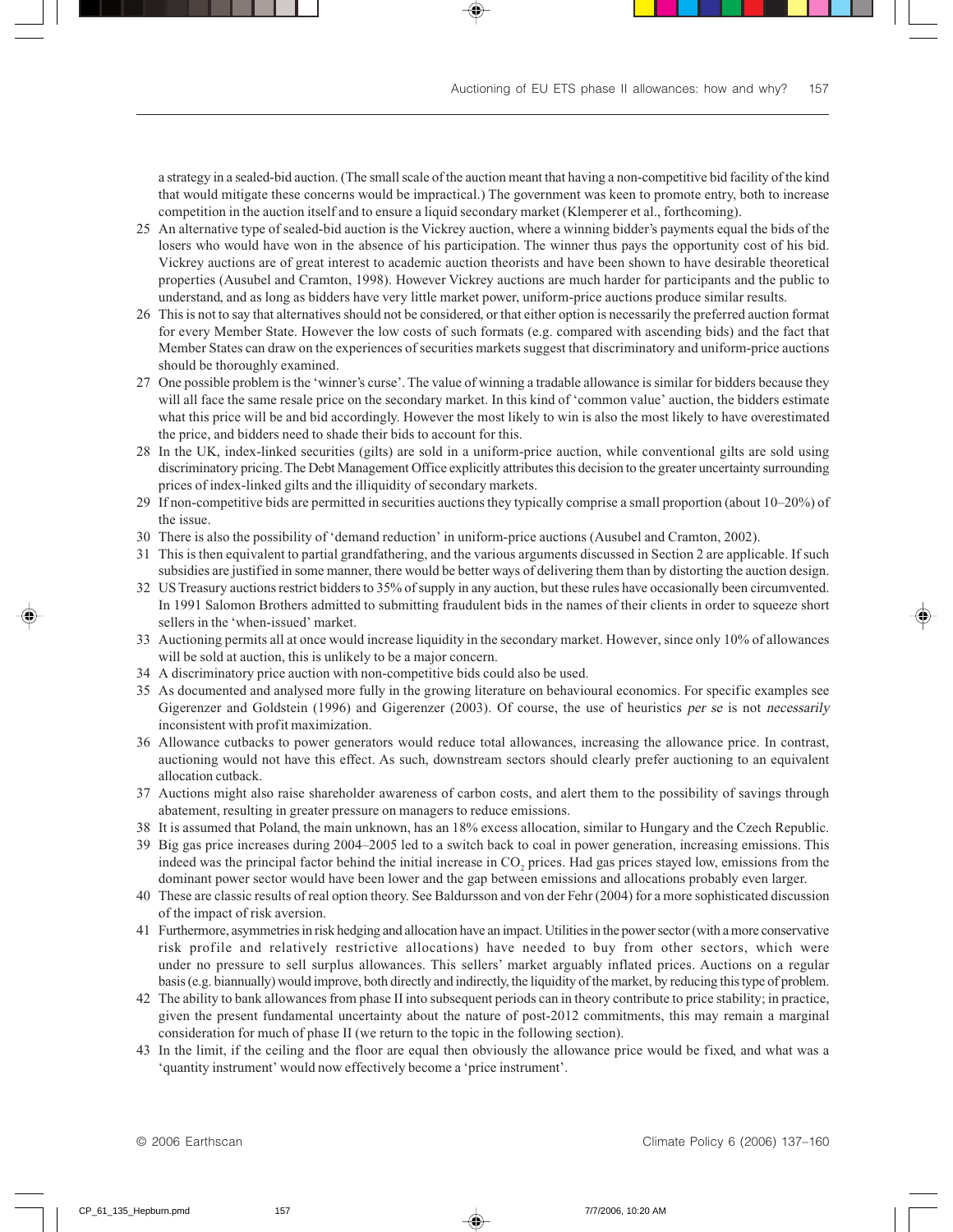- 44 On price capping, see, e.g., Pizer (1997, 2002), Aldy et al. (2001), McKibbin and Wilcoxen (2002) and Jacoby and Ellerman (2004). The EU directive prohibits ex-post adjustment of national allocation plans; hence national governments could not sell additional allowances after the submission of these plans.
- 45 For example, market players might artificially create a price spike to prompt the release of allowances into the market. The experience with speculative attacks on currency and exchange rate controls provides some important lessons.
- 46 An absolute price floor in the EU ETS could be established if a government institution agreed to purchase an unlimited number of permits at a fixed price. If sellers are guaranteed this floor price by selling to the government, the market price will not fall below the floor. Treasuries, however, are typically reluctant to sign up to such financial liabilities.
- 47 This would be reflected in Figure 3 by the demand curve shifting down to cut the axis in the free allocation area.
- 48 Weitzman (1974) and Roberts and Spence (1976) provide the canonical theory. Pizer (2002) and Hoel and Karp (2001, 2002) apply the theory to climate change, accounting for the fact that greenhouse gases are a 'stock pollutant' not a 'flow pollutant'.
- 49 Note that assuming a flat marginal benefits curve does not imply that damages from climate change are small. It simply implies that damage from climate impacts do not change rapidly as a function of additional emissions. Assuming a flat marginal damage curve is probably accurate over a short period (e.g. 5 years), because climate damages are a function of the stock of greenhouse gases in the atmosphere, rather than the flow of emissions. This assumption is less appropriate over longer time-frames, and Hoel and Karp (2002) show that capping quantities becomes more attractive as the relevant policy time horizon is increased.
- 50 See Hepburn (2006) for a simple presentation and review of the 'prices vs. quantities' literature with an application to policy questions in health, transport, defence and the environment.
- 51 As noted above, taxes combine several politically difficult problems in one, and their history (as with the European carbon tax proposals of the early 1990s) is patchy and limited. Newell et al. (2005) examine some of the problems from a theoretical perspective. At the international level, the difficulties that would be faced in trying to establish a harmonized, long-term, credible global carbon tax are obvious.
- 52 Newell et al. (2005) develop the mathematics of these approaches in detail.
- 53. This could lead to the development of a more sophisticated forward market for long-term allowances, in which low-carbon innovators could hedge against future low prices by taking a short position (i.e. agreeing to provide reductions).
- 54 Additional policies would not erode the credibility of the contract, which is so crucial in climate policy (Helm et al., 2003), because the price set in the long-term carbon contract is fixed and would not be affected by changes in the stringency of other climate policies.
- 55 Alternative financing structures are possible. For instance, the government could require the emission reductions to be fungible with the EU ETS, such that the liability under the carbon contracts can be offset by selling the allowances on to the EU ETS. Alternatively, the transmission systems operator could purchase the emission reductions under the carbon contacts, so that if any liability materializes it can be passed through to customers via transmission charges.
- 56 To get a rough sense of the potential improvement in environmental effectiveness offered by recycling auction revenues into long-term carbon contracts, consider the following highly imperfect back-of-the-envelope calculation. If 50% of a Member State's emissions are covered by the EU ETS, then auctioning 10% of phase II allowances is equivalent to auctioning 5% of the applicable Kyoto limit. Now suppose that the prices paid in the auction are similar to the prices the government pays for emissions reductions delivered under the carbon contract. If the carbon contracts required delivery for 2008–2012, the government would thereby achieve an additional 5% reduction in emissions. Of course, the point of a longterm carbon contract is to extend beyond 2012, so they would deliver less than a 5% reduction over the first commitment period, but would also deliver emissions reductions after 2012. The net present value of the emissions reductions delivered should be within an order of magnitude of a 5% reduction in the first commitment period.

### **References**

- Aldy, J.E., Orszag, P.R., Stiglitz, J.E., 2001. Climate change: an agenda for global collective action. Conference on The Timing of Climate Change Policies, Pew Center on Global Climate Change, October.
- Archibald, C., Malvey, P.F., 1998. Uniform-Price Auctions: Update of the Treasury Experience. United States Treasury Working Paper.
- Ausubel, L.M., Cramton, P., 1998. Auctioning Securities. University of Maryland Working Paper.
- Ausubel, L.M., Cramton, P., 2002. Demand Reduction and Inefficiency in Multi-Unit Auctions. University of Maryland Working Paper.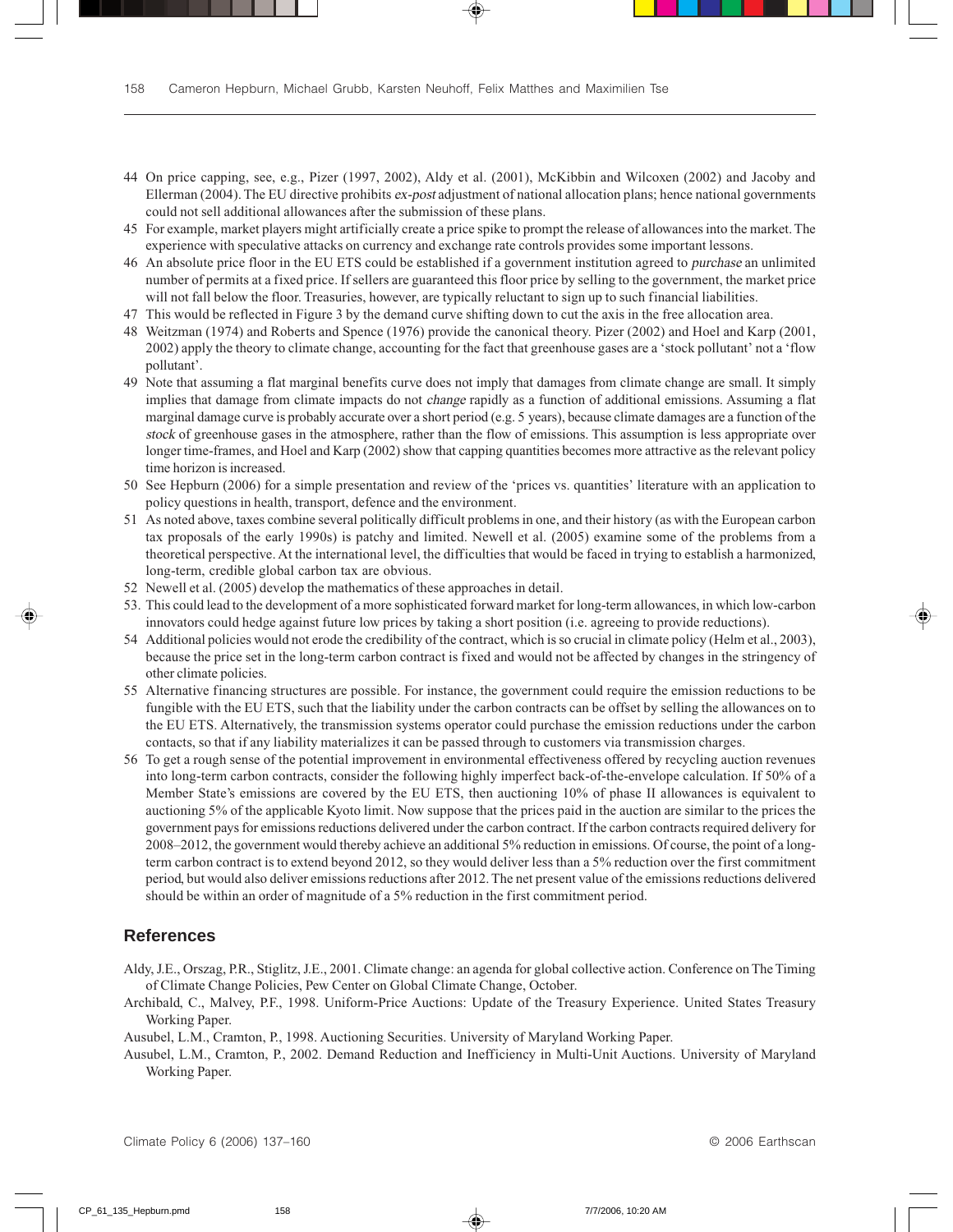Baldursson, F.M., von der Fehr, N.-H.M., 2004. Price volatility and risk exposure: on market-based environmental policy instruments. Journal of Environmental Economics and Management 48, 682–704.

Biermann, F., Brohm, R., 2003. Implementing the Kyoto Protocol without the United States: The Strategic Role of Energy Tax Adjustments at the Border. Global Governance Working Paper 5, The Global Governance Project, Potsdam, Germany.

Bovenberg, A.L., Goulder, L.H., 1996. Optimal environmental taxation in the presence of other taxes: general-equilibrium analyses. American Economic Review 86(4), 985–1000.

- Bovenberg, A.L., de Mooij, R.A., 1994. Environmental levies and distortionary taxation. American Economic Review 84(4), 1085–1089.
- Bovenberg, A.L., de Mooij, R.A., 1997. Environmental levies and distortionary taxation: reply. American Economic Review 87(1), 252–253.

Bovenberg, A.L., van der Ploeg, F., 1994. Environmental policy, public finance and the labour market in a second-best world. Journal of Public Economics 55, 349–390.

Charnovitz, S., 2004. Trade and Climate: Potential Conflicts and Synergies. Beyond Kyoto: Advancing the International Effort Against Climate Change. PEW Center on Global Climate Change.

Cramton, P., Kerr, S., 2002. Tradable Carbon permit auctions: how and why to auction not grandfather. Energy Policy 30, 333–345.

Demailly, D., Quirion, P., 2006. CO<sub>2</sub> abatement, competitiveness and leakage in the European cement industry under the EU ETS: grandfathering versus output-based allocation. Climate Policy 6(1), 93–113.

DTI [Department of Trade and Industry], 2005. EU ETS: Planning for Auction or Sale. Prepared by Environmental Resource Management (ERM) and Market Design Inc. (MDI), August 2005.

Diamond, P.A., Mirrlees, J.A., 1971a. Optimal taxation and public production. I. Production efficiency. American Economic Review 61, 8–27.

Diamond, P.A., Mirrlees, J.A., 1971b. Optimal taxation and public production. II. Tax rules. American Economic Review, 61, 261–278.

Esty, D.C., 1994. Greening the GATT: Trade, Environment and the Future. Institute for International Economics, Washington, DC.

Freixas, X., Guesnerie, R., Tirole, J., 1985. Planning under incomplete information and the ratchet effect. Review of Economic Studies 52(2), 173–191.

Fullerton, D., 1997. Environmental levies and distortionary taxation: reply. American Economic Review 87(1), 245–251.

Fullerton, D., Metcalf, G., 2001. Environmental controls, scarcity rents, and pre-existing distortions. Journal of Public Economics 80, 249–68.

Gigerenzer, G., 2003. Fast and frugal heuristics: the tools of bounded rationality. In: Koehler, D., Harvey, N. (Eds), Handbook of Judgment and Decision Making. Blackwell, Oxford, UK.

Gigerenzer, G., Goldstein, D.G., 1996. Reasoning the fast and frugal way: models of bounded rationality. Psychological Review 103, 650–669.

Goulder, L.H., 1995. Environmental taxation and the double dividend: a readers' guide. International Tax and Public Finance 2, 157–183.

Goulder, L.H., Parry, I.W.H., Burtraw, D., 1997. Revenue-raising vs other approaches to environmental protection: the critical significance of pre-existing tax distortions. RAND Journal of Economics 28, 708–731.

Goulder, L.H., Williams, R.C., Burtraw, D., 1999. The cost-effectiveness of alternative instruments for environmental protection in a second-best setting. Journal of Public Economics 72, 329–360.

Grubb, M., Neuhoff, K., 2006. Allocation and competitiveness in the EU emissions trading scheme: policy overview. Climate Policy 6(1), 7–30.

Hammar, H., Jagers, S.C., 2006. Can trust in politicians explain individuals' support for climate policy? The case of CO<sub>2</sub> tax. Climate Policy 5(6), 611–623.

Helm, D., 2005. Economic instruments and environmental policy. Economic and Social Review 36(3), 205–228.

Helm, D., Hepburn, C., 2005. Carbon Contracts and Energy Policy: An Outline Proposal. Oxford University mimeo, October.

Helm, D., Hepburn, C., Mash, R., 2003. Credible carbon policy. Oxford Review of Economic Policy 19(3), 438–450.

Hepburn, C., 2006. Regulation by prices, quantities or both: a review of instrument choice. Oxford Review of Economic Policy 22(2), forthcoming.

Hepburn, C., Quah, J.K.-H., Ritz, R.A., 2006. On Emissions Trading and Firm Profits. Oxford University Department of Economics Discussion Paper.